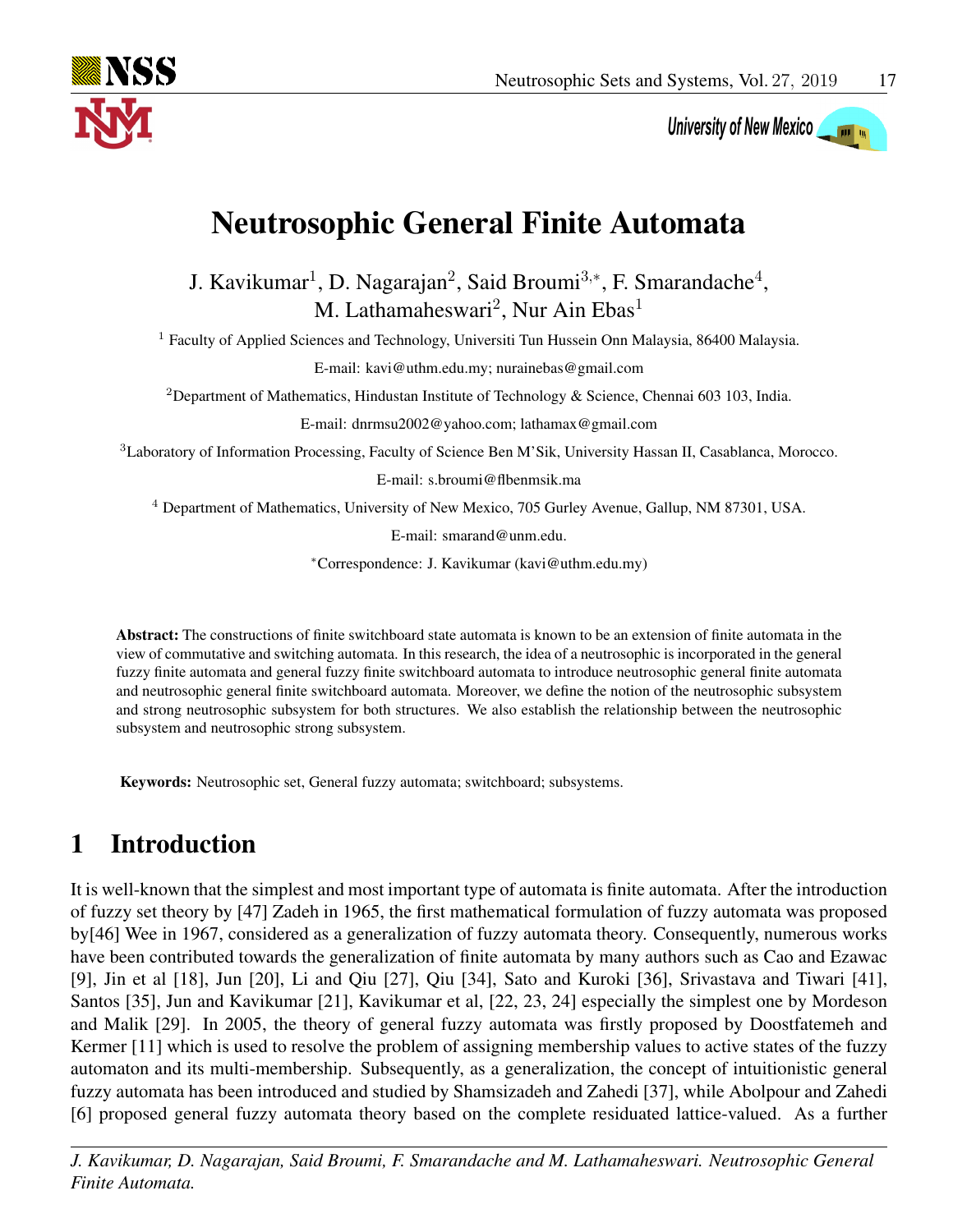extension, Kavikumar et al [\[25\]](#page-18-8) studied the notions of general fuzzy switchboard automata. For more details see the recent literature as [\[5,](#page-17-3) [12,](#page-17-4) [13,](#page-18-9) [14,](#page-18-10) [15,](#page-18-11) [16,](#page-18-12) [17\]](#page-18-13).

The notions of neutrosophic sets was proposed by Smarandache [\[38,](#page-19-7) [39\]](#page-19-8), generalizing the existing ordinary fuzzy sets, intuitionistic fuzzy sets and interval-valued fuzzy set in which each element of the universe has the degrees of truth, indeterminacy and falsity and the membership values are lies in  $]0^-, 1^+]$ , the nonstandard unit interval [\[40\]](#page-19-9) it is an extension from standard interval [0,1]. It has been shown that fuzzy sets provides limited platform for computational complexity but neutrosophic sets is suitable for it. The neutrosophic sets is an appropriate mechanism for interpreting real-life philosophical problems but not for scientific problems since it is difficult to consolidate. In neutrosophic sets, the degree of indeterminacy can be defined independently since it is quantified explicitly which led to different from intuitionistic fuzzy sets. Single-valued neutrosophic set and interval neutrosophic set are the subclasses of the neutrosophic sets which was introduced by Wang et al. [\[44,](#page-19-10) [45\]](#page-19-11) in order to examine kind of real-life and scientific problems. The applications of fuzzy sets have been found very useful in the domain of mathematics and elsewhere. A number of authors have been applied the concept of the neutrosophic set to many other structures especially in algebra [\[19,](#page-18-14) [28\]](#page-18-15), decision-making [\[1,](#page-17-5) [2,](#page-17-6) [10,](#page-17-7) [30\]](#page-18-16), medical [\[3,](#page-17-8) [4,](#page-17-9) [8\]](#page-17-10), water quality management [\[33\]](#page-19-12) and traffic control management [\[31,](#page-19-13) [32\]](#page-19-14).

### 1.1 Motivation

In view of exploiting neutrosophic sets, Tahir et al. [\[43\]](#page-19-15) introduced and studied the concept of single valued Neutrosophic finite state machine and switchboard state machine. Moreover, the fuzzy finite switchboard state machine is introduced into the context of the interval neutrosophic set in [\[42\]](#page-19-16). However, the realm of general structure of fuzzy automata in the neutrosophic environment has not been studied yet in the literature so far. Hence, it is still open to many possibilities for innovative research work especially in the context of neutrosophic general automata and its switchboard automata. The fundamental advantage of incorporating neutrosophic sets into general fuzzy automata is the ability to bring indeterminacy membership and nonmembership in each transitions and active states which help us to overcome the uncertain situation at the time of predicting next active state. Motivated by the work of [\[11\]](#page-17-1), [\[36\]](#page-19-3) and [\[38\]](#page-19-7) the concept of neutrosophic general automata and neutrosophic general switchboard automata are introduced in this paper.

#### 1.2 Main Contribution

The purpose of this paper is to introduce the primary algebraic structure of neutrosophic general finite automata and neutrosophic switchboard finite automata. The subsystem and strong subsystem of neutrosophic general finite automata and neutrosophic general finite switchboard f automata are exhibited. The relationship between these subsystems have been discussed and the characterizations of switching and commutative are discussed in the neutrosophic backdrop. We prove that the implication of a strong subsystem is a subsystem of neutrosophic general finite automata. The remainder of this paper is organised as follows. Section 2 provides the results and definitions concerning the general fuzzy automata. Section 3 describes the algebraic properties of the neutrosophic general finite automata. Finally, in section 4, the notion of the neutrosophic general finite switchboard automata is introduced. The paper concludes with Section 5.

# 2 Preliminaries

<span id="page-1-0"></span>"For a nonempty set X,  $\overline{P}(X)$  denotes the set of all fuzzy sets on X.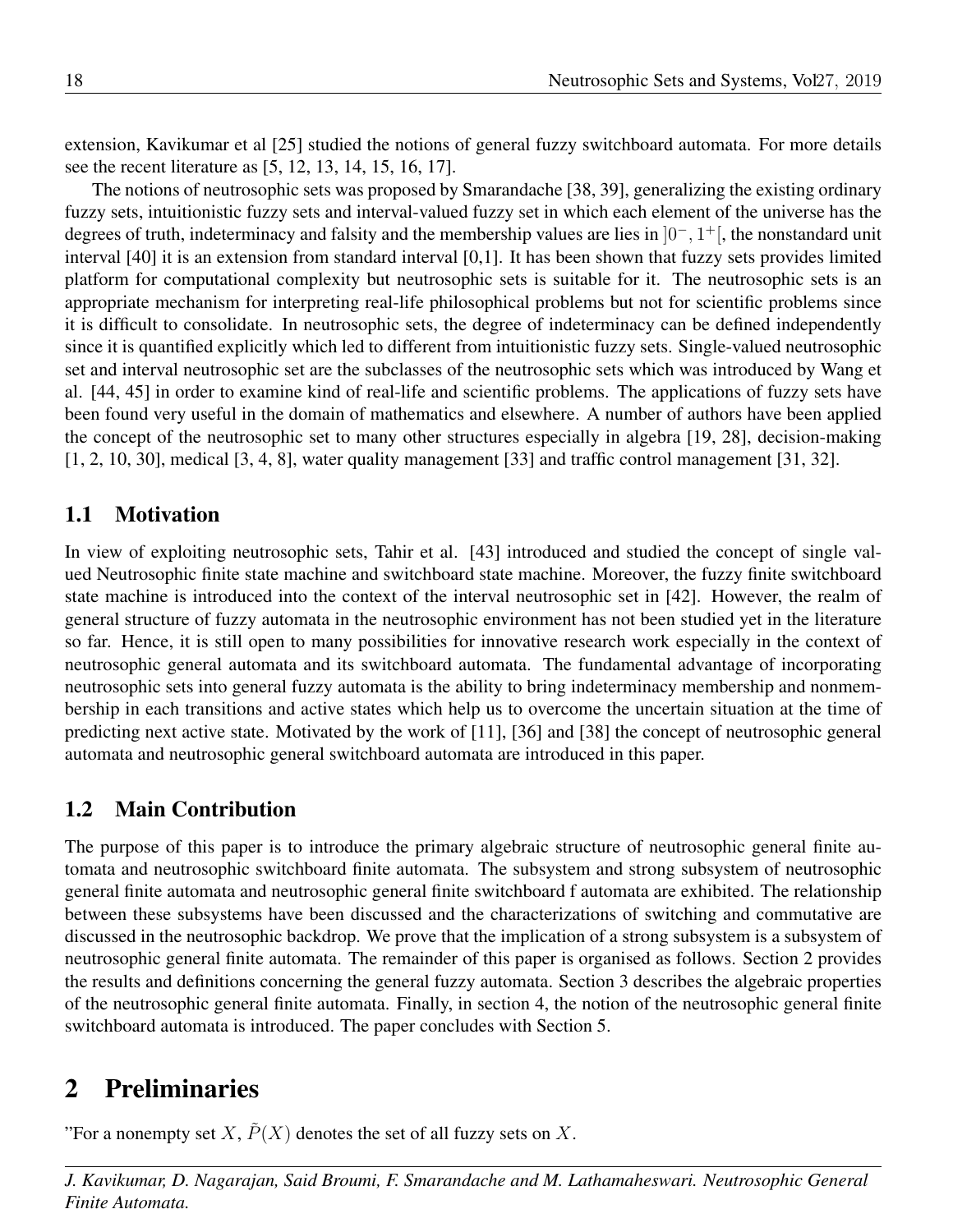**Definition 2.1.** [\[11\]](#page-17-1) A general fuzzy automaton (GFA) is an eight-tuple machine  $\tilde{F} = (Q, \Sigma, \tilde{R}, Z, \tilde{\delta}, \omega, F_1, F_2)$ where

- (a) Q is a finite set of states,  $Q = \{q_1, q_2, \cdots, q_n\}$ ,
- (b)  $\Sigma$  is a finite set of input symbols,  $\Sigma = \{a_1, a_2, \dots, a_m\}$ ,
- (c)  $\tilde{R}$  is the set of fuzzy start states,  $\tilde{R} \subseteq \tilde{P}(Q)$ ,
- (d) Z is a finite set of output symbols,  $Z = \{b_1, b_2, \dots, b_k\},\$
- (e)  $\omega$  :  $Q \rightarrow Z$  is the non-fuzzy output function,
- (f)  $F_1 : [0, 1] \times [0, 1] \rightarrow [0, 1]$  is the membership assignment function,
- (g)  $\tilde{\delta}$  :  $(Q \times [0,1]) \times \Sigma \times Q \stackrel{F_1(\mu,\delta)}{\longrightarrow} [0,1]$  is the augmented transition function,
- (h)  $F_2 : [0, 1]^* \rightarrow [0, 1]$  is a multi-membership resolution function.

Noted that the function  $F_1(\mu, \delta)$  has two parameters  $\mu$  and  $\delta$ , where  $\mu$  is the membership value of a predecessor and  $\delta$  is the weight of a transition. In this definition, the process that takes place upon the transition from state  $q_i$  to  $q_j$  on input  $a_k$  is represented as:

$$
\mu^{t+1}(q_j) = \tilde{\delta}((q_i, \mu^t(q_i)), a_k, q_j) = F_1(\mu^t(q_i), \delta(q_i, a_k, q_j)).
$$

This means that the membership value of the state  $q_j$  at time  $t + 1$  is computed by function  $F_1$  using both the membership value of  $q_i$  at time t and the weight of the transition. The usual options for the function  $F(\mu, \delta)$  are  $\max{\mu, \delta}$ ,  $\min{\mu, \delta}$  and  $(\mu + \delta)/2$ . The multi-membership resolution function resolves the multi-membership active states and assigns a single membership value to them.

Let  $Q_{act}(t_i)$  be the set of all active states at time  $t_i, \forall i \geq 0$ . We have  $Q_{act}(t_0) = \tilde{R}$ ,

$$
Q_{act}(t_i) = \{ (q, \mu^{t_i}(q)) : \exists q' \in Q_{act}(t_{i-1}), \exists a \in \Sigma, \delta(q', a, q) \in \Delta \}, \forall i \ge 1.
$$

Since  $Q_{act}(t_i)$  is a fuzzy set, in order to show that a state q belongs to  $Q_{act}(t_i)$  and T is a subset of  $Q_{act}(t_i)$ , we should write:  $q \in Domain(Q_{act}(t_i))$  and  $T \subset Domain(Q_{act}(t_i))$ . Hereafter, we simply denote them as:  $q \in Q_{act}(t_i)$  and  $T \subset Q_{act}(t_i)$ . The combination of the operations of functions  $F_1$  and  $F_2$  on a multimembership state  $q_j$  leads to the multi-membership resolution algorithm.

Algorithm 2.2. [\[11\]](#page-17-1) (Multi-membership resolution) If there are several simultaneous transitions to the active state  $q_i$  at time  $t + 1$ , the following algorithm will assign a unified membership value to it:

1. Each transition weight  $\tilde{\delta}(q_i, a_k, q_j)$  together with  $\mu^t(q_i)$ , will be processed by the membership assignment function  $F_1$ , and will produce a membership value. Call this  $v_i$ ,

$$
v_i = \tilde{\delta}((q_i, \mu^t(q_i)), a_k, q_j) = F_1(\mu^t(q_i), \delta(q_i, a_k, q_j)).
$$

2. These membership values are not necessarily equal. Hence, they need to be processed by the multimembership resolution function  $F_2$ .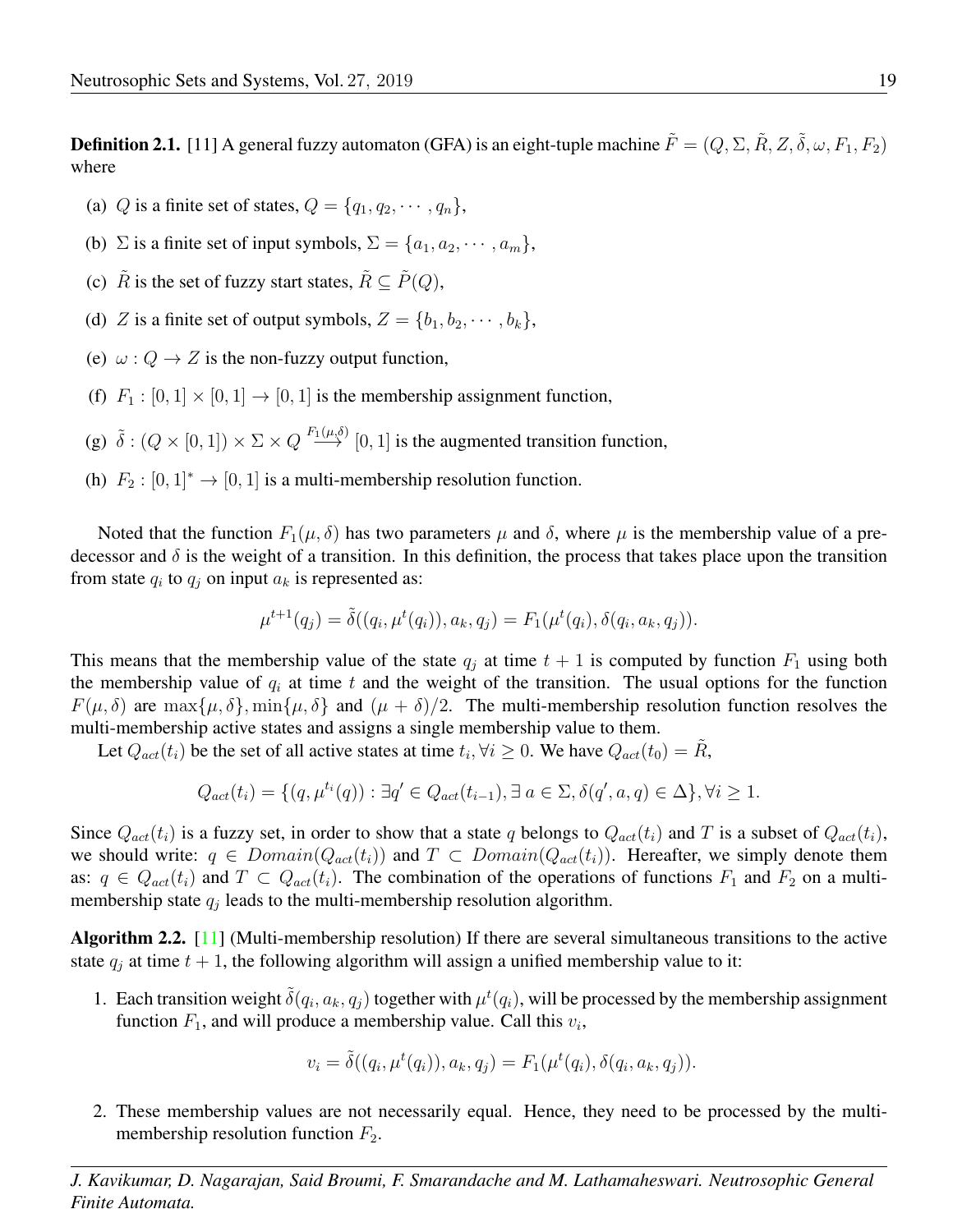<span id="page-3-0"></span>3. The result produced by  $F_2$  will be assigned as the instantaneous membership value of the active state  $q_j$ ,

$$
\mu^{t+1}(q_j) = F_{2i=1}^n[v_i] = F_{2i=1}^n[F_1(\mu^t(q_i), \delta(q_i, a_k, q_j))],
$$

where

- *n* is the number of simultaneous transitions to the active state  $q_j$  at time  $t + 1$ .
- $\delta(q_i, a_k, q_j)$  is the weight of a transition from  $q_i$  to  $q_j$  upon input  $a_k$ .
- $\mu^t(q_i)$  is the membership value of  $q_i$  at time t.
- $\mu^{t+1}(q_j)$  is the final membership value of  $q_j$  at time  $t+1$ .

**Definition 2.3.** Let  $\tilde{F} = (Q, \Sigma, \tilde{R}, Z, \tilde{\delta}, \omega, F_1, F_2)$  be a general fuzzy automaton, which is defined in Definition [2.1.](#page-1-0) The max-min general fuzzy automata is defined of the form:

$$
\tilde{F}^* = (Q, \Sigma, \tilde{R}, Z, \tilde{\delta}^*, \omega, F_1, F_2),
$$

where  $Q_{act} = \{Q_{act}(t_0), Q_{act}(t_1), \dots\}$  and for every  $i, i \geq 0$ :

$$
\tilde{\delta}^*((q,\mu^{t_i}(q)),\Lambda,p)=\left\{\begin{array}{ll} 1, & q=p\\ 0, & \text{otherwise} \end{array}\right.
$$

and for every  $i, i \geq 1$ :  $\tilde{\delta}^*((q, \mu^{t_{i-1}}(q)), u_i, p) = \tilde{\delta}((q, \mu^{t_{i-1}}(q)), u_i, p),$ 

$$
\tilde{\delta}^*((q,\mu^{t_{i-1}}(q)),u_iu_{i+1},p) = \bigvee_{q' \in Q_{act}(t_i)} (\tilde{\delta}((q,\mu^{t_{i-1}}(q)),u_i,q') \wedge \tilde{\delta}((q',\mu^{t_i}(q')),u_{i+1},p))
$$

and recursively

$$
\tilde{\delta}^*((q,\mu^{t_0}(q)), u_1u_2\cdots u_n, p) = \bigvee \{ \tilde{\delta}((q,\mu^{t_0}(q)), u_1, p_1) \wedge \tilde{\delta}((p_1,\mu^{t_1}(p_1)), u_2, p_2) \wedge \cdots \wedge \n\tilde{\delta}((p_{n-1},\mu^{t_{n-1}}(p_{n-1})), u_n, p) | p_1 \in Q_{act}(t_1), p_2 \in Q_{act}(t_2), \cdots, p_{n-1} \in Q_{act}(t_{n-1}) \},
$$

in which  $u_i \in \Sigma$ ,  $\forall 1 \leq i \leq n$  and assuming that the entered input at time  $t_i$  be  $u_i$ ,  $\forall 1 \leq i \leq n-1$ .

**Definition 2.4.** [\[13\]](#page-18-9) Let  $\tilde{F}^*$  be a max-min GFA,  $p \in Q$ ,  $q \in Q_{act}(t_i)$ ,  $i \ge 0$  and  $0 \le \alpha < 1$ . Then p is called a successor of q with threshold  $\alpha$  if there exists  $x \in \Sigma^*$  such that  $\tilde{\delta}^*((q, \mu^{t_j}(q)), x, p) > \alpha$ .

**Definition 2.5.** [\[13\]](#page-18-9) Let  $\tilde{F}^*$  be a max-min GFA,  $q \in Q_{act}(t_i)$ ,  $i \ge 0$  and  $0 \le \alpha < 1$ . Also let  $S_{\alpha}(q)$  denote the set of all successors of q with threshold  $\alpha$ . If  $T \subseteq Q$ , then  $S_{\alpha}(T)$  the set of all successors of T with threshold  $\alpha$  is defined by  $S_{\alpha}(T) = \bigcup \{ S_{\alpha}(q) : q \in T \}.$ 

**Definition 2.6.** [\[38\]](#page-19-7) Let  $X$  be an universe of discourse. The neutrosophic set is an object having the form  $A = \{\langle x, \mu_1(x), \mu_2(x), \mu_3(x)\rangle | \forall x \in X\}$  where the functions can be defined by  $\mu_1, \mu_2, \mu_3 : X \to ]0, 1[$  and  $\mu_1$ is the degree of membership or truth,  $\mu_2$  is the degree of indeterminacy and  $\mu_3$  is the degree of non-membership or false of the element  $x \in X$  to the set A with the condition  $0 \leq \mu_1(x) + \mu_2(x) + \mu_3(x) \leq 3$ ."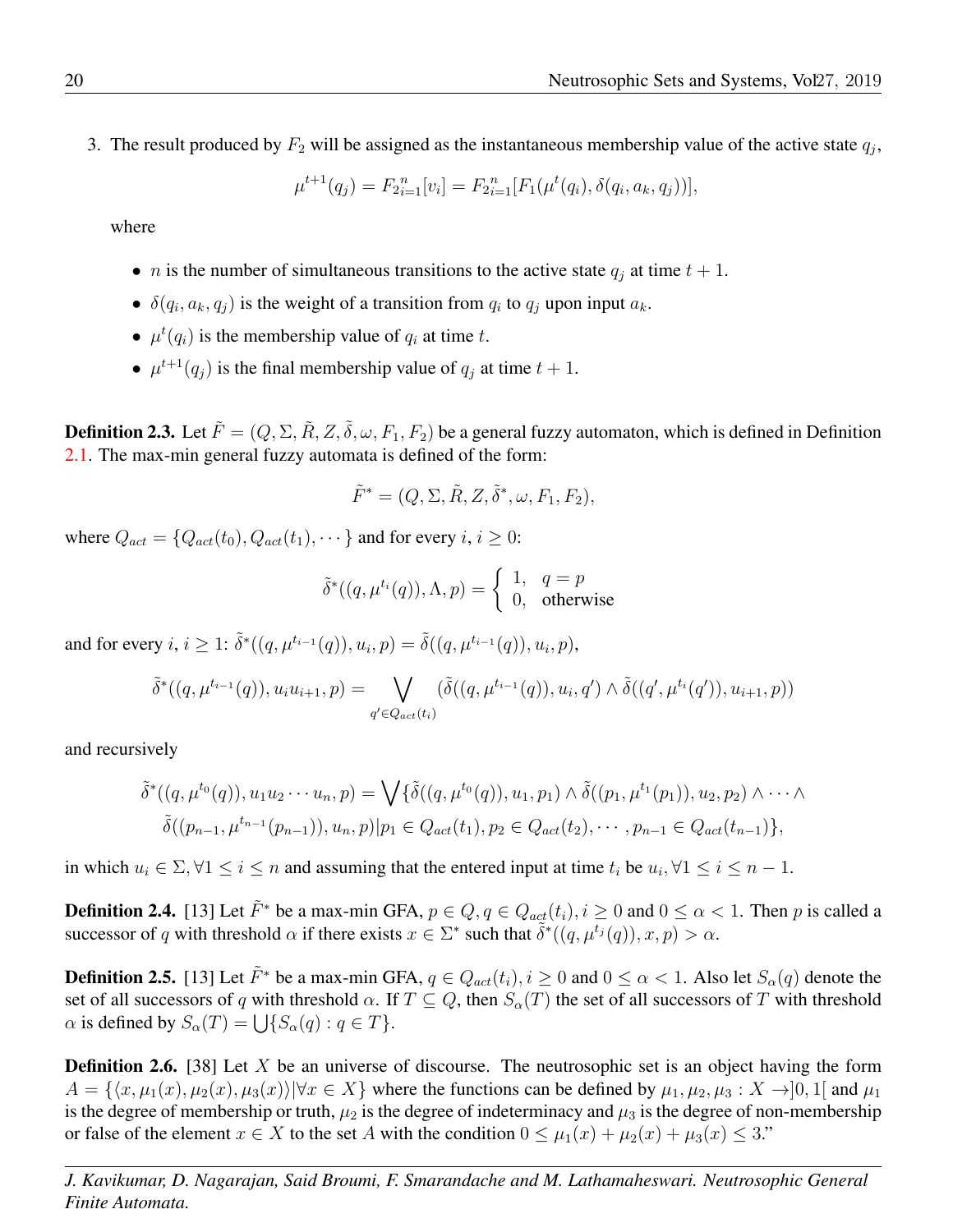#### 3 Neutrosophic General Finite Automata

**Definition 3.1.** An eight-tuple machine  $\tilde{F} = (Q, \Sigma, \tilde{R}, Z, \tilde{\delta}, \omega, F_1, F_2)$  is called neutrosophic general finite automata (*NGFA* for short), where

- 1. Q is a finite set of states,  $Q = \{q_1, q_2, \cdots, q_n\}$ ,
- 2. Σ is a finite set of input symbols,  $\Sigma = \{u_1, u_2, \dots, u_m\},\$
- 3.  $\tilde{R} = \{(q, \mu_1^{t_0}(q), \mu_2^{t_0}(q), \mu_3^{t_0}(q)) | q \in R \}$  is the set of fuzzy start states,  $R \subseteq \tilde{P}(Q)$ ,
- 4. Z is a finite set of output symbols,  $Z = \{b_1, b_2, \dots, b_k\},\$
- 5.  $\delta : (Q \times [0,1] \times [0,1] \times [0,1]) \times \Sigma \times Q \stackrel{F_1(\mu,\delta)}{\longrightarrow} [0,1] \times [0,1] \times [0,1]$  is the neutrosophic augmented transition function,
- 6.  $\omega$ :  $(Q \times [0, 1] \times [0, 1] \times [0, 1]) \rightarrow Z$  is the non-fuzzy output function,
- 7.  $F_1 = (F_1^{\wedge}, F_1^{\wedge \vee}, F_1^{\vee})$ , where  $F_1^{\wedge} : [0,1] \times [0,1] \to [0,1]$ ,  $F_2^{\wedge \vee} : [0,1] \times [0,1] \to [0,1]$  and  $F_3^{\vee} : [0,1] \times [0,1]$  $[0, 1] \rightarrow [0, 1]$  are the truth, indeterminacy and false membership assignment functions, respectively.  $F_1^{\wedge}(\mu_1, \tilde{\delta}_1), F_2^{\wedge \vee}(\mu_2, \tilde{\delta}_2)$  and  $F_3^{\vee}(\mu_3, \tilde{\delta}_3)$  are motivated by two parameters  $\mu_1, \mu_2, \mu_3$  and  $\tilde{\delta}_1$ ,  $\tilde{\delta}_2$ ,  $\tilde{\delta}_3$  where  $\mu_1$ ,  $\mu_2$  and  $\mu_3$  are the truth, indeterminacy and false membership value of a predecessor and  $\tilde{\delta}_1$ ,  $\tilde{\delta}_2$  and  $\tilde{\delta}_3$ are the truth, indeterminacy and false membership value of a transition,
- <span id="page-4-0"></span>8.  $F_2 = (F_2^{\wedge}, F_2^{\wedge \vee}, F_2^{\vee})$ , where  $F_2^{\wedge} : [0,1]^* \to [0,1], F_2^{\wedge \vee} : [0,1]^* \to [0,1]$  and  $F_2^{\vee} : [0,1]^* \to [0,1]$  are the truth, indeterminacy and false multi-membership resolution function.

<span id="page-4-1"></span>**Remark 3.2.** In Definition [3.1,](#page-4-0) the process that takes place upon the transition from the state  $q_i$  to  $q_j$  on an input  $u_k$  is represented by

$$
\mu_1^{t_{k+1}}(q_j) = \tilde{\delta}_1((q_i, \mu_1^{t_k}(q_i)), u_k, q_j) = F_1^{\wedge}(\mu_1^{t_k}(q_i), \delta_1(q_i, u_k, q_j)) = \bigwedge(\mu_1^{t_k}(q_i), \delta_1(q_i, u_k, q_j)),
$$
  

$$
\mu_2^{t_{k+1}}(q_j) = \tilde{\delta}_2((q_i, \mu_2^{t_k}(q_i)), u_k, q_j) = F_1^{\wedge \vee}(\mu_2^{t_k}(q_i), \delta_2(q_i, u_k, q_j)) = \begin{cases} \bigvee(\mu_2^{t_k}(q_i), \delta_2(q_i, u_k, q_j)) & \text{if } t_k < t_{k+1} \\ \bigwedge(\mu_2^{t_k}(q_i), \delta_2(q_i, u_k, q_j)) & \text{if } t_k \ge t_{k+1} \end{cases},
$$
  

$$
\mu_3^{t_{k+1}}(q_j) = \tilde{\delta}_3((q_i, \mu_3^{t_k}(q_i)), u_k, q_j) = F_1^{\vee}(\mu_3^{t_k}(q_i), \delta_3(q_i, u_k, q_j)) = \bigvee(\mu_3^{t_k}(q_i), \delta_3(q_i, u_k, q_j)),
$$

where

$$
\tilde{\delta}((q_i.\mu^t(q_i)), u_k, q_j) = (\tilde{\delta}_1((q_i, \mu_1^t(q_i)), u_k, q_j), \tilde{\delta}_2((q_i, \mu_2^t(q_i)), u_k, q_j), \tilde{\delta}_3((q_i, \mu_3^t(q_i)), u_k, q_j))
$$
 and  

$$
\delta(q_i, u_k, q_j) = (\delta_1(q_i, u_k, q_j), \delta_2(q_i, u_k, q_j), \delta_3(q_i, u_k, q_j)).
$$

Remark 3.3. The algorithm for truth, indeterminacy and false multi-membership resolution for transition function is same as Algorithm [2.2](#page-3-0) but the computation depends (see Remark [3.2\)](#page-4-1) on the truth, indeterminacy and false membership assignment function.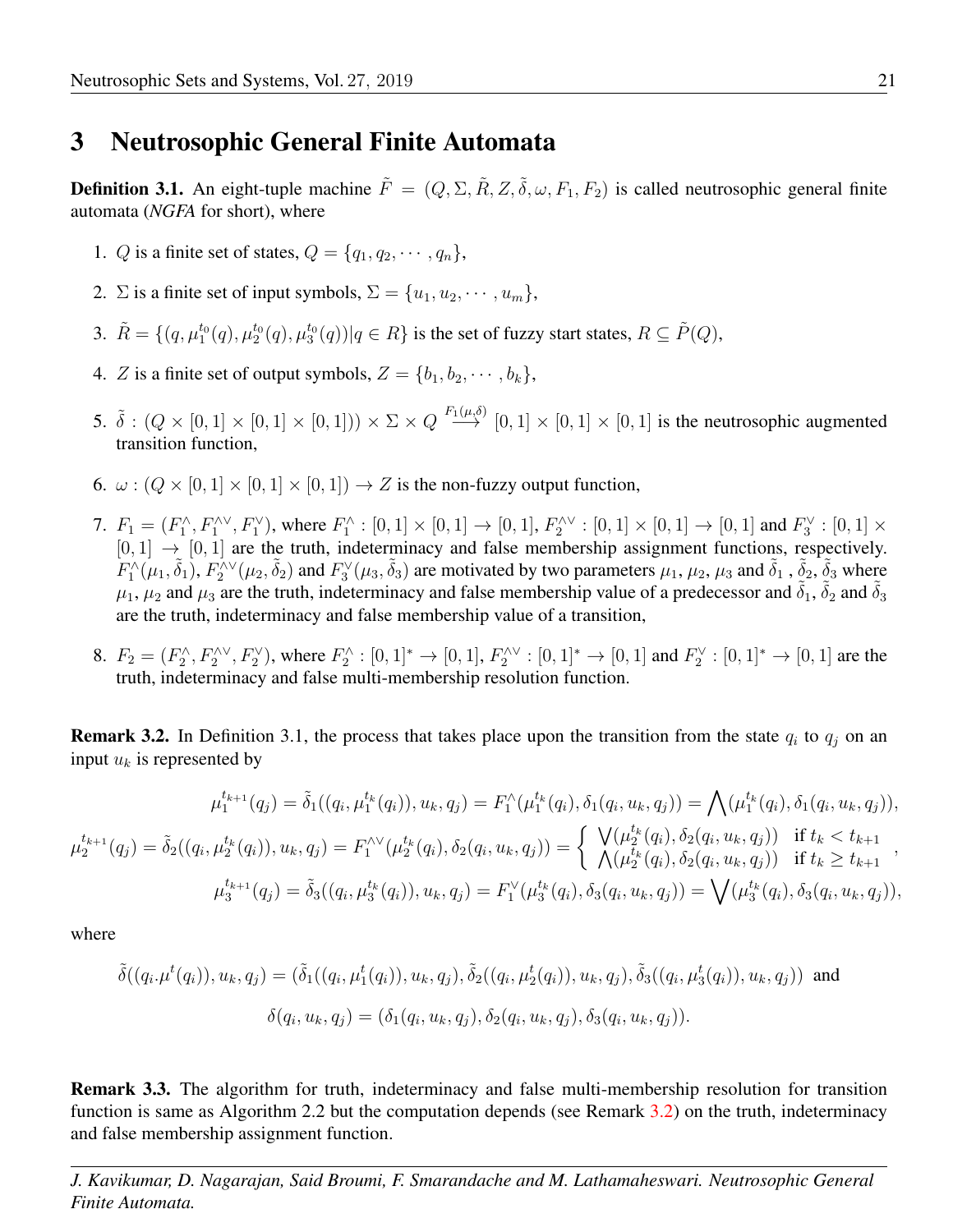**Definition 3.4.** Let  $\tilde{F} = (Q, \Sigma, \tilde{R}, Z, \tilde{\delta}, \omega, F_1, F_2)$  be a NGFA. We define the max-min neutrosophic general fuzzy automaton  $\tilde{F}^* = (Q, \Sigma, \tilde{R}, Z, \tilde{\delta}^*, \omega, F_1, F_2)$ , where  $\tilde{\delta}^* : (Q \times [0, 1] \times [0, 1] \times [0, 1]) \times \Sigma^* \times Q \rightarrow$  $[0,1] \times [0,1] \times [0,1]$  and define a neutrosophic set  $\tilde{\delta}^* = \langle \tilde{\delta}_1^*, \tilde{\delta}_2^*, \tilde{\delta}_3^* \rangle$  in  $(Q \times [0,1] \times [0,1] \times [0,1]) \times \Sigma^* \times Q$ and for every  $i, i \geq 0$ :

$$
\tilde{\delta}_1^*((q, \mu^{t_i}(q)), \Lambda, p) = \begin{cases} 1, & q = p \\ 0, & q \neq p \end{cases},
$$
  

$$
\tilde{\delta}_2^*((q, \mu^{t_i}(q)), \Lambda, p) = \begin{cases} 0, & q = p \\ 1, & q \neq p \end{cases},
$$
  

$$
\tilde{\delta}_3^*((q, \mu^{t_i}(q)), \Lambda, p) = \begin{cases} 0, & q = p \\ 1, & q \neq p \end{cases},
$$

and for every  $i, i \geq 1$ :

$$
\tilde{\delta}_1^*((q,\mu^{t_{i-1}}(q)),u_i,p) = \tilde{\delta}_1((q,\mu^{t_{i-1}}(q)),u_i,p), \tilde{\delta}_2^*((q,\mu^{t_{i-1}}(q)),u_i,p) = \tilde{\delta}_2((q,\mu^{t_{i-1}}(q)),u_i,p) \tilde{\delta}_3^*((q,\mu^{t_{i-1}}(q)),u_i,p) = \tilde{\delta}_3((q,\mu^{t_{i-1}}(q)),u_i,p)
$$

and recursively,

$$
\tilde{\delta}_{1}^{*}((q, \mu^{t_{0}}(q)), u_{1}u_{2} \cdots u_{n}, p) = \bigvee \{ \tilde{\delta}_{1}((q, \mu^{t_{0}}(q)), u_{1}, p_{1}) \wedge \tilde{\delta}_{1}((p_{1}, \mu^{t_{1}}(p_{1})), u_{2}, p_{2}) \wedge \cdots \wedge \n\tilde{\delta}_{1}((p_{n-1}, \mu^{t_{n-1}}(p_{n-1})), u_{n}, p) | p_{1} \in Q_{act}(t_{1}), p_{2} \in Q_{act}(t_{2}), \cdots, p_{n-1} \in Q_{act}(t_{n-1}) \},
$$
\n
$$
\tilde{\delta}_{2}^{*}((q, \mu^{t_{0}}(q)), u_{1}u_{2} \cdots u_{n}, p) = \bigwedge \{ \tilde{\delta}_{2}((q, \mu^{t_{0}}(q)), u_{1}, p_{1}) \vee \tilde{\delta}_{2}((p_{1}, \mu^{t_{1}}(p_{1})), u_{2}, p_{2}) \vee \cdots \vee \n\tilde{\delta}_{2}((p_{n-1}, \mu^{t_{n-1}}(p_{n-1})), u_{n}, p) | p_{1} \in Q_{act}(t_{1}), p_{2} \in Q_{act}(t_{2}), \cdots, p_{n-1} \in Q_{act}(t_{n-1}) \},
$$
\n
$$
\tilde{\delta}_{3}^{*}((q, \mu^{t_{0}}(q)), u_{1}u_{2} \cdots u_{n}, p) = \bigwedge \{ \tilde{\delta}_{3}((q, \mu^{t_{0}}(q)), u_{1}, p_{1}) \vee \tilde{\delta}_{3}((p_{1}, \mu^{t_{1}}(p_{1})), u_{2}, p_{2}) \vee \cdots \vee \n\tilde{\delta}_{3}((p_{n-1}, \mu^{t_{n-1}}(p_{n-1})), u_{n}, p) | p_{1} \in Q_{act}(t_{1}), p_{2} \in Q_{act}(t_{2}), \cdots, p_{n-1} \in Q_{act}(t_{n-1}) \},
$$

in which  $u_i \in \Sigma$ , $\forall 1 \le i \le n$  and assuming that the entered input at time  $t_i$  be  $u_i$ ,  $\forall 1 \le i \le n-1$ .

**Example 3.5.** Consider the NGFA in Figure [1](#page-6-0) with several transition overlaps. Let  $\tilde{F} = (Q, \Sigma, \tilde{R}, Z, \tilde{\delta}, \omega, F_1, F_2)$ , where

- $Q = \{q_0, q_1, q_2, q_3, q_4, q_5, q_6, q_7, q_8, q_9\}$  be a set of states,
- $\Sigma = \{a, b\}$  be a set of input symbols,
- $\tilde{R} = \{(q_0, 0.7, 0.5, 0.2), (q_4, 0.6, 0.2, 0.45)\}\text{, set of initial states, }$
- the operation of  $F_1^{\wedge}, F_1^{\wedge \vee}$  and  $F_1^{\vee}$  are according to Remark [3.2,](#page-4-1)
- $Z = \emptyset$  and  $\omega$  are not applicable (output mapping is not of our interest in this paper),
- $\delta : (Q \times [0,1] \times [0,1] \times [0,1])) \times \Sigma \times Q \stackrel{F_1(\mu,\delta)}{\longrightarrow} [0,1] \times [0,1] \times [0,1]$ , the neutrosophic augmented transition function.

Assuming that  $\tilde{F}$  starts operating at time  $t_0$  and the next three inputs are  $a, b, b$  respectively (one at a time), active states and their membership values at each time step are as follows: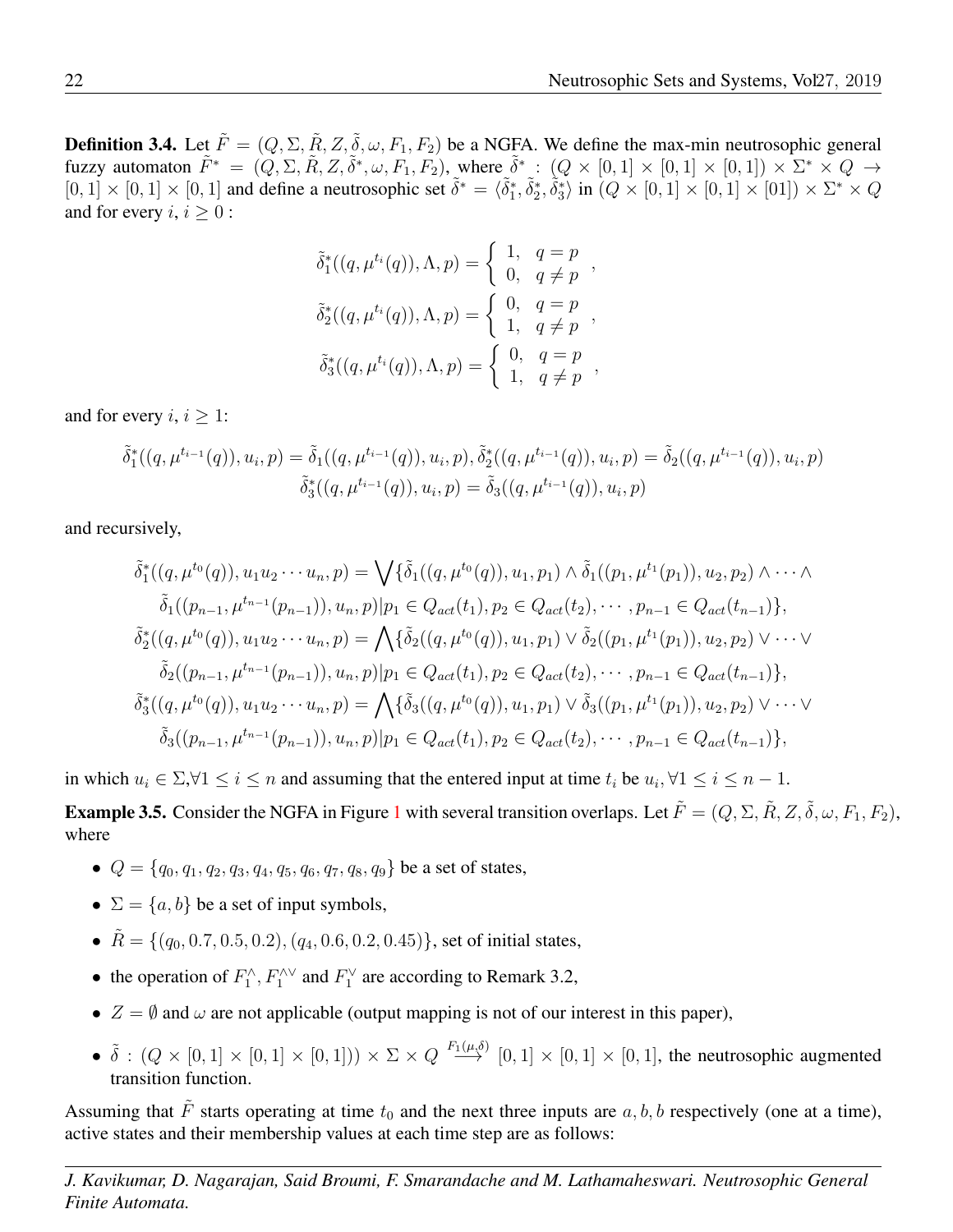

<span id="page-6-0"></span>Figure 1: The NGFA of Example [3.5](#page-6-0)

- At time  $t_0$ :  $Q_{act}(t_0) = \tilde{R} = \{(q_0, 0.7, 0.5, 0.2), (q_4, 0.6, 0.2, 0.45)\}\$
- At time  $t_1$ , input is a. Thus  $q_1$ ,  $q_5$  and  $q_8$  get activated. Then:

$$
\mu^{t_1}(q_1) = \tilde{\delta}((q_0, \mu_1^{t_0}(q_0), \mu_2^{t_0}(q_0), \mu_3^{t_0}(q_0)), a, q_1)
$$
  
= 
$$
\left[F_1^\wedge(\mu_1^{t_0}(q_0), \delta_1(q_0, a, q_1)), F_1^\wedge(\mu_2^{t_0}(q_0), \delta_2(q_0, a, q_1)), F_1^\vee(\mu_3^{t_0}(q_0), \delta_3(q_0, a, q_1))\right]
$$
  
= 
$$
\left[F_1^\wedge(0.7, 0.4), F_1^\wedge(0.5, 0.2), F_1^\vee(0.2, 0.3)\right] = (0.4, 0.2, 0.3),
$$

$$
\mu^{t_1}(q_8) = \tilde{\delta}((q_0, \mu_1^{t_0}(q_0), \mu_2^{t_0}(q_0), \mu_3^{t_0}(q_0)), a, q_8)
$$
  
= 
$$
[F_1^\wedge(\mu_1^{t_0}(q_0), \delta_1(q_0, a, q_8)), F_1^\wedge(\mu_2^{t_0}(q_0), \delta_2(q_0, a, q_8)), F_1^\vee(\mu_3^{t_0}(q_0), \delta_3(q_0, a, q_8))]
$$
  
= 
$$
[F_1^\wedge(0.7, 0.7), F_1^\wedge(0.5, 0.1), F_1^\vee(0.2, 0.2)] = (0.7, 0.1, 0.2),
$$

but  $q_5$  is multi-membership at  $t_1$ . Then

$$
\mu^{t_1}(q_5) = F_2 [F_1[\mu^{t_0}(q_0), \delta(q_i, a, q_5)]]
$$
  
\n
$$
= F_2 [F_1[\mu^{t_0}(q_0), \delta(q_0, a, q_5)], F_1[\mu^{t_0}(q_0), \delta(q_4, a, q_5)]]
$$
  
\n
$$
= F_2 [F_1[(0.7, 0.5, 0.2), (0.3, 0.4, 0.1)], F_1[(0.6, 0.2, 0.45), (0.4, 0.6, 0.5)]]
$$
  
\n
$$
= (F_2^{\wedge}[F_1^{\wedge}(0.7, 0.3), F_1^{\wedge}(0.6, 0.4)], F_2^{\wedge\vee}[F_1^{\wedge\vee}(0.5, 0.4), F_1^{\wedge\vee}(0.2, 0.6)],
$$
  
\n
$$
F_2^{\vee}[F_1^{\vee}(0.2, 0.1), F_1^{\vee}(0.45, 0.5)])
$$
  
\n
$$
= (F_2^{\wedge}(0.3, 0.4), F_2^{\wedge\vee}(0.4, 0.2), F_2^{\vee}(0.2, 0.5)) = (0.3, 0.2, 0.5).
$$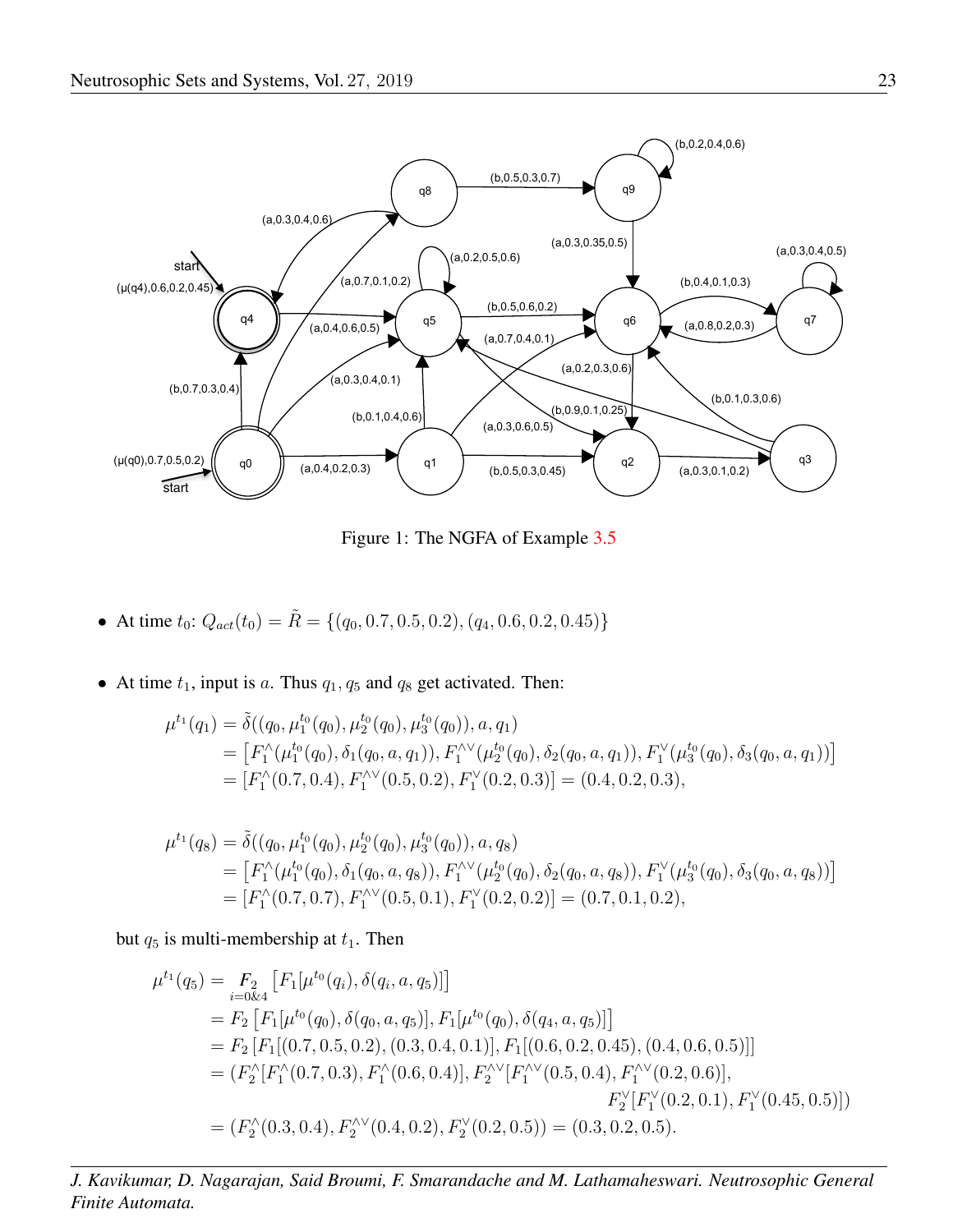Then we have:

$$
Q_{act}(t_1) = \{ (q_1, \mu^{t_1}(q_1)), (q_5, \mu^{t_1}(q_5)), (q_8, \mu^{t_1}(q_8)) \}
$$
  
= \{ (q\_1, 0.4, 0.2, 0.3), (q\_5, 0.3, 0.2, 0.5), (q\_8, 0.7, 0.1, 0.2) \}.

• At  $t_2$  input is b.  $q_2$ ,  $q_5$ ,  $q_6$  and  $q_9$  get activated. Then

$$
\mu^{t_2}(q_5) = \tilde{\delta}((q_1, \mu_1^{t_1}(q_1), \mu_2^{t_1}(q_1), \mu_3^{t_1}(q_1)), b, q_5)
$$
  
= 
$$
\left[F_1^\wedge(\mu_1^{t_1}(q_1), \delta_1(q_1, b, q_5)), F_1^\wedge(\mu_2^{t_1}(q_1), \delta_2(q_1, b, q_5)), F_1^\vee(\mu_3^{t_1}(q_1), \delta_3(q_1, b, q_5))\right]
$$
  
= 
$$
\left[F_1^\wedge(0.4, 0.1), F_1^\wedge(0.2, 0.4), F_1^\vee(0.3, 0.6)\right] = (0.1, 0.2, 0.6),
$$

$$
\mu^{t_2}(q_6) = \tilde{\delta}((q_5, \mu_1^{t_1}(q_5), \mu_2^{t_1}(q_5), \mu_3^{t_1}(q_5)), b, q_6)
$$
  
= 
$$
\left[F_1^\wedge(\mu_1^{t_1}(q_5), \delta_1(q_5, b, q_6)), F_1^\wedge(\mu_2^{t_1}(q_5), \delta_2(q_5, b, q_6)), F_1^\vee(\mu_3^{t_1}(q_5), \delta_3(q_5, b, q_6))\right]
$$
  
= 
$$
\left[F_1^\wedge(0.3, 0.5), F_1^\wedge(0.2, 0.6), F_1^\vee(0.5, 0.2)\right] = (0.3, 0.2, 0.5),
$$

$$
\mu^{t_2}(q_9) = \tilde{\delta}((q_8, \mu_1^{t_1}(q_8), \mu_2^{t_1}(q_8), \mu_3^{t_1}(q_8)), b, q_9) \n= \left[F_1^\wedge(\mu_1^{t_1}(q_8), \delta_1(q_8, b, q_9)), F_1^\wedge(\mu_2^{t_1}(q_8), \delta_2(q_8, b, q_9)), F_1^\vee(\mu_3^{t_1}(q_8), \delta_3(q_8, b, q_9))\right] \n= \left[F_1^\wedge(0.7, 0.5), F_1^\wedge(0.1, 0.3), F_1^\vee(0.2, 0.7)\right] = (0.5, 0.1, 0.7),
$$

but  $q_2$  is multi-membership at  $t_2$ . Then:

$$
\mu^{t_2}(q_2) = F_2 [F_1[\mu^{t_1}(q_1), \delta(q_1, b, q_2)]]
$$
  
\n
$$
= F_2 [F_1[\mu^{t_1}(q_1), \delta(q_1, b, q_2)], F_1[\mu^{t_1}(q_5), \delta(q_5, b, q_2)]]
$$
  
\n
$$
= F_2 [F_1[(0.4, 0.2, 0.3), (0.5, 0.3, 0.45)], F_1[(0.3, 0.2, 0.5), (0.1, 0.4, 0.6)]]
$$
  
\n
$$
= (F_2^{\wedge}[F_1^{\wedge}(0.4, 0.5), F_1^{\wedge}(0.3, 0.1)], F_2^{\wedge\vee}[F_1^{\wedge\vee}(0.2, 0.3), F_1^{\wedge\vee}(0.2, 0.4)],
$$
  
\n
$$
F_2^{\vee}[F_1^{\vee}(0.3, 0.45), F_1^{\vee}(0.5, 0.6)])
$$
  
\n
$$
= (F_2^{\wedge}(0.4, 0.1), F_2^{\wedge\vee}(0.2, 0.2), F_2^{\vee}(0.3, 0.5)) = (0.1, 0.2, 0.5).
$$

Then we have:

$$
Q_{act}(t_2) = \{ (q_2, \mu^{t_2}(q_2)), (q_5, \mu^{t_2}(q_5)), (q_6, \mu^{t_2}(q_6)), (q_9, \mu^{t_2}(q_9)) \} = \{ (q_2, 0.1, 0.2, 0.5), (q_5, 0.1, 0.2, 0.6), (q_6, 0.3, 0.2, 0.5), (q_9, 0.5, 0.1, 0.7) \}.
$$

• At  $t_3$  input is b.  $q_2$ ,  $q_6$ ,  $q_7$  and  $q_9$  get activated and none of them is multi-membership. It is easy to verify that:

$$
Q_{act}(t_3) = \{ (q_2, \mu^{t_3}(q_2)), (q_6, \mu^{t_3}(q_6)), (q_7, \mu^{t_3}(q_7)), (q_9, \mu^{t_3}(q_9)) \}
$$
  
=  $\{ (q_2, 0.1, 0.1, 0.6), (q_6, 0.1, 0.2, 0.6), (q_7, 0.3, 0.1, 0.5), (q_9, 0.3, 0.1, 0.5) \}.$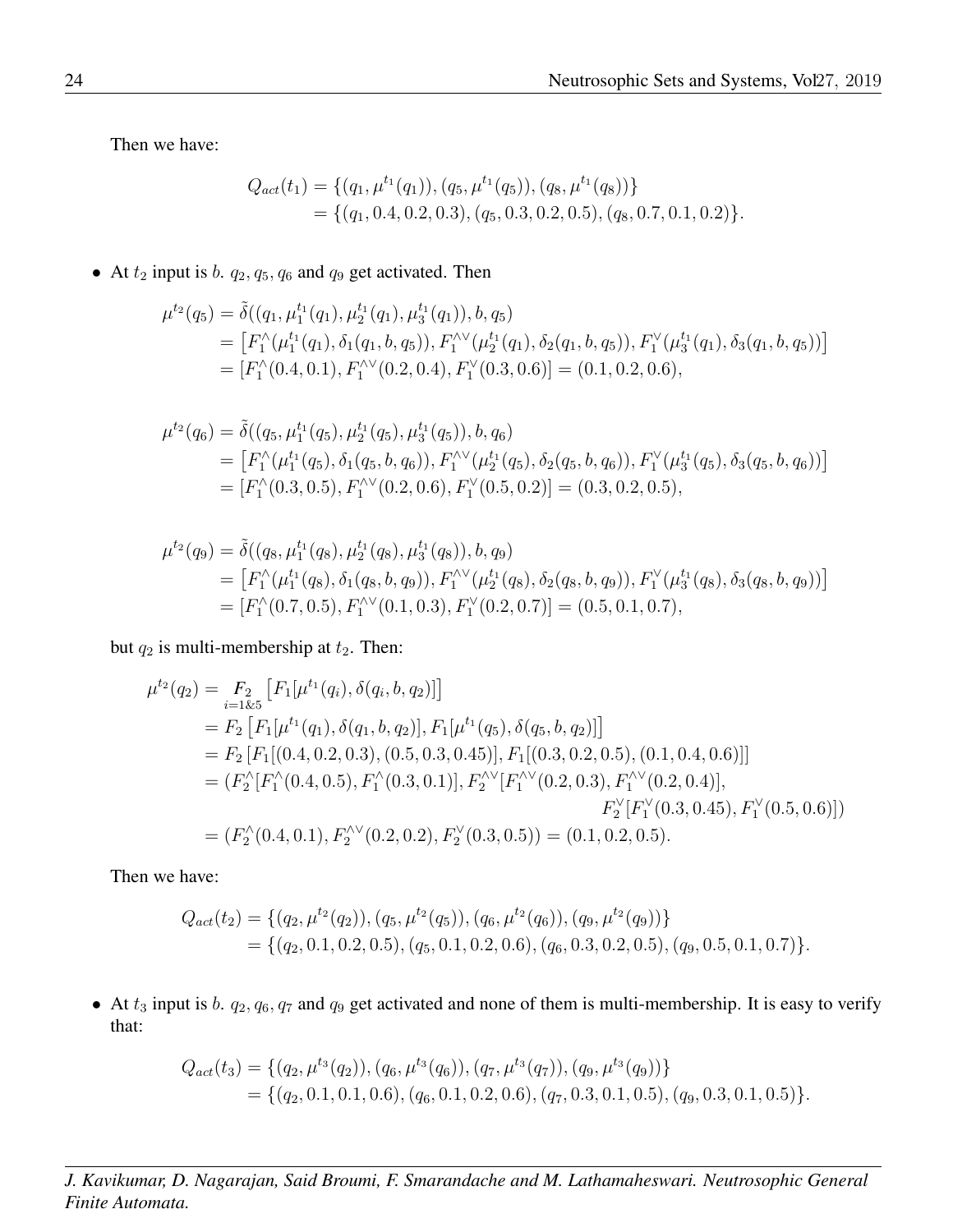**Proposition 3.6.** Let  $\tilde{F}$  be a NGFA, if  $\tilde{F}^*$  is a max-min NGFA, then for every  $i \geq 1$ ,

$$
\tilde{\delta}_{1}^{*}((q, \mu^{t_{i-1}}(q)), xy, p) = \bigvee_{r \in Q_{act}(t_{i})} \left[ \tilde{\delta}_{1}^{*}((p, \mu^{t_{i-1}}(p)), x, r) \wedge \tilde{\delta}_{1}^{*}((r, \mu^{t_{i-1}}(r)), y, q) \right],
$$
  

$$
\tilde{\delta}_{2}^{*}((q, \mu^{t_{i-1}}(q)), xy, p) = \bigwedge_{r \in Q_{act}(t_{i})} \left[ \tilde{\delta}_{2}^{*}((p, \mu^{t_{i-1}}(p)), x, r) \vee \tilde{\delta}_{2}^{*}((r, \mu^{t_{i-1}}(r)), y, q) \right],
$$
  

$$
\tilde{\delta}_{3}^{*}((q, \mu^{t_{i-1}}(q)), xy, p) = \bigwedge_{r \in Q_{act}(t_{i})} \left[ \tilde{\delta}_{3}^{*}((p, \mu^{t_{i-1}}(p)), x, r) \vee \tilde{\delta}_{3}^{*}((r, \mu^{t_{i-1}}(r)), y, q) \right],
$$

*for all*  $p, q \in Q$  *and*  $x, y \in \Sigma^*$ *.* 

*Proof.* Since  $p, q \in Q$  and  $x, y \in \Sigma^*$ , we prove the result by induction on  $|y| = n$ . First, we assume that  $n = 0$ , then  $y = \Lambda$  and so  $xy = x\Lambda = x$ . Thus, for all  $r \in Q_{act}(t_i)$ 

$$
\begin{aligned}\n\bigvee \left[ \tilde{\delta}_{1}^{*}((p,\mu^{t_{i-1}}(p)),x,r) \wedge \tilde{\delta}_{1}^{*}((r,\mu^{t_{i-1}}(r)),y,q) \right] &= \bigvee \left[ \tilde{\delta}_{1}^{*}((p,\mu^{t_{i-1}}(p)),x,r) \wedge \tilde{\delta}_{1}^{*}((r,\mu^{t_{i-1}}(r)),\Lambda,q) \right] \\
&= \tilde{\delta}_{1}^{*}((p,\mu^{t_{i-1}}(p)),x,r) = \tilde{\delta}_{1}^{*}((q,\mu^{t_{i-1}}(q)),xy,p), \\
\bigwedge \left[ \tilde{\delta}_{2}^{*}((p,\mu^{t_{i-1}}(p)),x,r) \vee \tilde{\delta}_{2}^{*}((r,\mu^{t_{i-1}}(r)),y,q) \right] &= \bigwedge \left[ \tilde{\delta}_{2}^{*}((p,\mu^{t_{i-1}}(p)),x,r) \vee \tilde{\delta}_{2}^{*}((r,\mu^{t_{i-1}}(r)),\Lambda,q) \right] \\
&= \tilde{\delta}_{2}^{*}((p,\mu^{t_{i-1}}(p)),x,r) \vee \tilde{\delta}_{2}^{*}((r,\mu^{t_{i-1}}(r)),y,q) \\
&= \tilde{\delta}_{2}^{*}((p,\mu^{t_{i-1}}(p)),x,r) = \tilde{\delta}_{2}^{*}((q,\mu^{t_{i-1}}(q)),xy,p), \\
&= \tilde{\delta}_{3}^{*}((p,\mu^{t_{i-1}}(p)),x,r) \vee \tilde{\delta}_{3}^{*}((r,\mu^{t_{i-1}}(p)),x,p) \\
&= \tilde{\delta}_{3}^{*}((p,\mu^{t_{i-1}}(p)),x,r) = \tilde{\delta}_{3}^{*}((q,\mu^{t_{i-1}}(q)),xy,p).\n\end{aligned}
$$

The result holds for  $n = 0$ . Now, continue the result is true for all  $u \in \Sigma^*$  with  $|u| = n - 1$ , where  $n > 0$ . Let  $y = ua$ , where  $a \in \Sigma$  and  $u \in \Sigma^*$ . Then

$$
\tilde{\delta}_{1}^{*}((q, \mu^{t_{i-1}}(q)), xy, p) = \tilde{\delta}_{1}^{*}((q, \mu^{t_{i-1}}(q)), xua, p) = \bigvee_{r \in Q_{act}(t_{i})} \left( \tilde{\delta}_{1}((q, \mu^{t_{i-1}}(q)), xu, r) \wedge \tilde{\delta}_{1}((r, \mu^{t_{i}}(r)), a, p) \right)
$$
\n
$$
= \bigvee_{r \in Q_{act}(t_{i})} \bigvee_{s \in Q_{act}(t_{i})} \left( \tilde{\delta}_{1}((q, \mu^{t_{i-1}}(q)), x, s) \wedge \tilde{\delta}_{1}((s, \mu^{t_{i-1}}(s)), u, r)) \wedge \tilde{\delta}_{1}((r, \mu^{t_{i}}(r)), a, p) \right)
$$
\n
$$
= \bigvee_{r,s \in Q_{act}(t_{i})} \left( \tilde{\delta}_{1}((q, \mu^{t_{i-1}}(q)), x, s) \wedge \tilde{\delta}_{1}((s, \mu^{t_{i-1}}(s)), u, r) \wedge \tilde{\delta}_{1}((r, \mu^{t_{i}}(r)), a, p) \right)
$$
\n
$$
= \bigvee_{s \in Q_{act}(t_{i})} \left( \tilde{\delta}_{1}((q, \mu^{t_{i-1}}(q)), x, s) \wedge \left( \bigvee_{r \in Q_{act}(t_{i})} \left( \tilde{\delta}_{1}((s, \mu^{t_{i-1}}(s)), u, r) \wedge \tilde{\delta}_{1}((r, \mu^{t_{i}}(r)), a, p) \right) \right) \right)
$$
\n
$$
= \bigvee_{s \in Q_{act}(t_{i})} \left( \tilde{\delta}_{1}((q, \mu^{t_{i-1}}(q)), x, s) \wedge \tilde{\delta}_{1}((s, \mu^{t_{i}}(r)), ua, p) \right) \right) = \bigvee_{s \in Q_{act}(t_{i})} \left( \tilde{\delta}_{1}((q, \mu^{t_{i-1}}(q)), x, s) \wedge \tilde{\delta}_{1}((s, \mu^{t_{i}}(r)), y, p) \right),
$$

$$
\begin{split}\n\tilde{\delta}^{*}_{2}((q, \mu^{t_{i-1}}(q)), xy, p) &= \tilde{\delta}^{*}_{2}((q, \mu^{t_{i-1}}(q)), xua, p) = \bigwedge_{r \in Q_{act}(t_i)} \left( \tilde{\delta}_{2}((q, \mu^{t_{i-1}}(q)), xu, r) \vee \tilde{\delta}_{2}((r, \mu^{t_i}(r)), a, p) \right) \\
&= \bigwedge_{r \in Q_{act}(t_i)} \bigwedge_{s \in Q_{act}(t_i)} \tilde{\delta}_{2}((q, \mu^{t_{i-1}}(q)), x, s) \vee \tilde{\delta}_{2}((s, \mu^{t_{i-1}}(s)), u, r)) \vee \tilde{\delta}_{2}((r, \mu^{t_i}(r)), a, p)) \\
&= \bigwedge_{r, s \in Q_{act}(t_i)} \tilde{\delta}_{2}((q, \mu^{t_{i-1}}(q)), x, s) \vee \tilde{\delta}_{2}((s, \mu^{t_{i-1}}(s)), u, r) \vee \tilde{\delta}_{2}((r, \mu^{t_i}(r)), a, p)) \\
&= \bigwedge_{s \in Q_{act}(t_i)} \tilde{\delta}_{2}((q, \mu^{t_{i-1}}(q)), x, s) \vee \bigwedge_{r \in Q_{act}(t_i)} \tilde{\delta}_{2}((s, \mu^{t_{i-1}}(s)), u, r) \vee \tilde{\delta}_{2}((r, \mu^{t_i}(r)), a, p)))\big) \\
&= \bigwedge_{s \in Q_{act}(t_i)} \tilde{\delta}_{2}((q, \mu^{t_{i-1}}(q)), x, s) \vee \tilde{\delta}_{2}((s, \mu^{t_i}(r)), ua, p))) \\
&= \bigwedge_{s \in Q_{act}(t_i)} \tilde{\delta}_{2}((q, \mu^{t_{i-1}}(q)), x, s) \vee \tilde{\delta}_{2}((s, \mu^{t_i}(r)), ua, p)))\big) = \bigwedge_{s \in Q_{act}(t_i)} \tilde{\delta}_{2}((q, \mu^{t_{i-1}}(q)), x, s) \vee \tilde{\delta}_{2}((s, \mu^{t_i}(r)), y, p))), \\
\end{split}
$$

*J. Kavikumar, D. Nagarajan, Said Broumi, F. Smarandache and M. Lathamaheswari. Neutrosophic General Finite Automata.*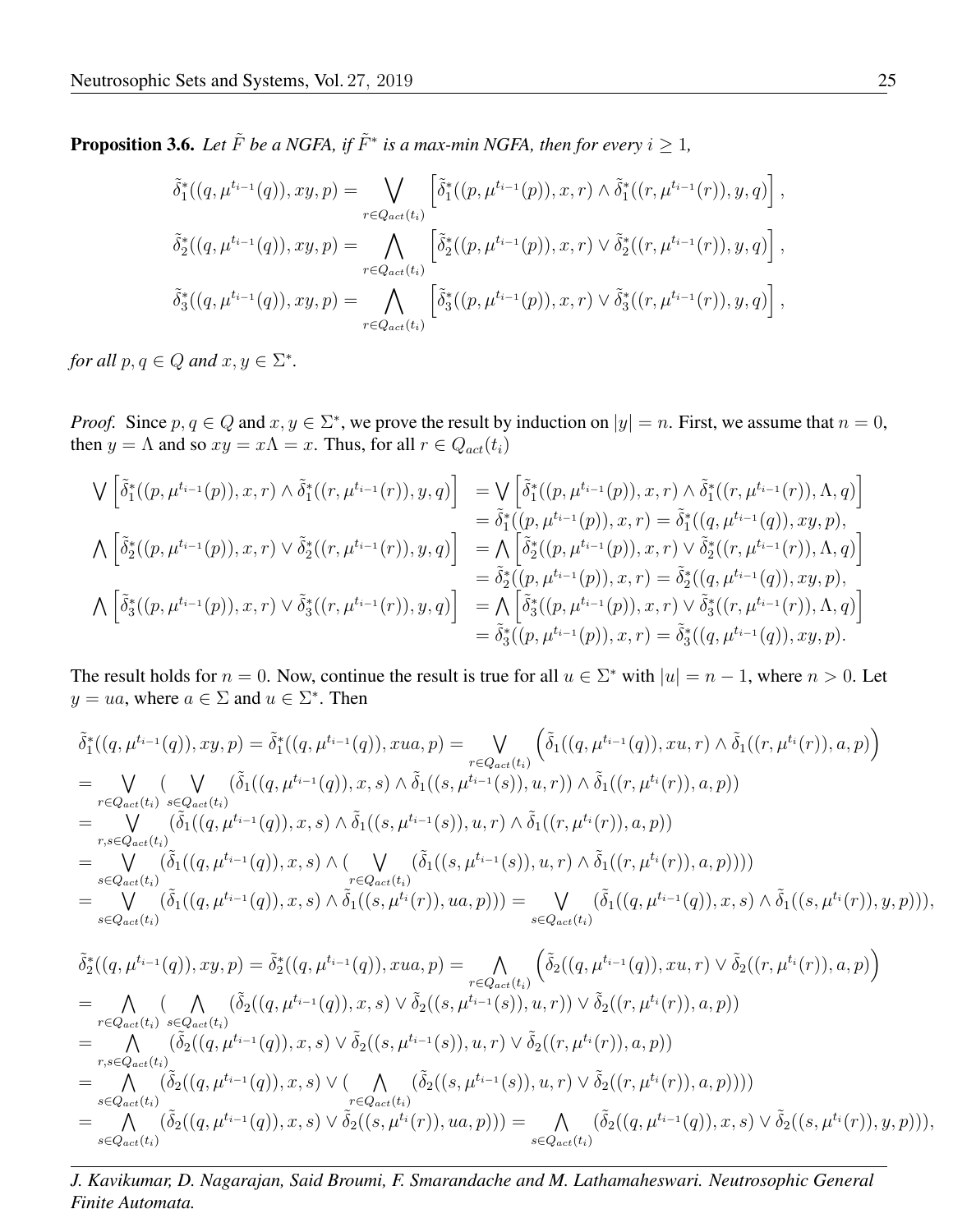$\Box$ 

$$
\tilde{\delta}_{3}^{*}((q, \mu^{t_{i-1}}(q)), xy, p) = \tilde{\delta}_{3}^{*}((q, \mu^{t_{i-1}}(q)), xua, p) = \bigwedge_{r \in Q_{act}(t_{i})} \left( \tilde{\delta}_{3}((q, \mu^{t_{i-1}}(q)), xu, r) \vee \tilde{\delta}_{3}((r, \mu^{t_{i}}(r)), a, p) \right)
$$
\n
$$
= \bigwedge_{r \in Q_{act}(t_{i})} \bigwedge_{s \in Q_{act}(t_{i})} (\tilde{\delta}_{3}((q, \mu^{t_{i-1}}(q)), x, s) \vee \tilde{\delta}_{3}((s, \mu^{t_{i-1}}(s)), u, r)) \vee \tilde{\delta}_{3}((r, \mu^{t_{i}}(r)), a, p))
$$
\n
$$
= \bigwedge_{r,s \in Q_{act}(t_{i})} (\tilde{\delta}_{3}((q, \mu^{t_{i-1}}(q)), x, s) \vee \tilde{\delta}_{3}((s, \mu^{t_{i-1}}(s)), u, r) \vee \tilde{\delta}_{3}((r, \mu^{t_{i}}(r)), a, p))
$$
\n
$$
= \bigwedge_{s \in Q_{act}(t_{i})} (\tilde{\delta}_{3}((q, \mu^{t_{i-1}}(q)), x, s) \vee (\bigwedge_{r \in Q_{act}(t_{i})} (\tilde{\delta}_{3}((s, \mu^{t_{i-1}}(s)), u, r) \vee \tilde{\delta}_{3}((r, \mu^{t_{i}}(r)), a, p))))
$$
\n
$$
= \bigwedge_{s \in Q_{act}(t_{i})} (\tilde{\delta}_{3}((q, \mu^{t_{i-1}}(q)), x, s) \vee \tilde{\delta}_{3}((s, \mu^{t_{i}}(r)), ua, p))) = \bigwedge_{s \in Q_{act}(t_{i})} (\tilde{\delta}_{3}((q, \mu^{t_{i-1}}(q)), x, s) \vee \tilde{\delta}_{3}((s, \mu^{t_{i}}(r)), y, p))).
$$

Hence the result is valid for  $|y| = n$ . This completes the proof.

**Definition 3.7.** Let  $\tilde{F}^*$  be a max-min NGFA,  $p \in Q$ ,  $q \in Q_{act}(t_i)$ ,  $i \ge 0$  and  $0 \le \alpha < 1$ . Then p is called a successor of q with threshold  $\alpha$  if there exists  $x \in \Sigma^*$  such that  $\tilde{\delta}_1^*((q, \mu_1^{t_1})$  $\lambda_1^{t_j}(q)$ ,  $x, p$ ) >  $\alpha$ ,  $\tilde{\delta}_2^*$ ( $(q, \mu_2^{t_j})$  $\binom{\iota_j}{2}(q), x, p$  <  $\alpha$  and  $\tilde{\delta}_{3}^{*}((q, \mu_{3}^{t_j}))$  $_{3}^{\iota_{j}}(q)),x,p)<\alpha.$ 

**Definition 3.8.** Let  $\tilde{F}^*$  be a max-min NGFA,  $q \in Q_{act}(t_i)$ ,  $i \ge 0$  and  $0 \le \alpha < 1$ . Also let  $S_\alpha(q)$  denote the set of all successors of q with threshold  $\alpha$ . If  $T \subseteq Q$ , then  $S_{\alpha}(T)$  the set of all successors of T with threshold  $\alpha$  is defined by  $S_{\alpha}(T) = \bigcup \{ S_{\alpha}(q) : q \in T \}.$ 

**Definition 3.9.** Let  $\tilde{F}^*$  be a max-min NGFA. Let  $\mu = \langle \mu_1, \mu_2, \mu_3 \rangle$  and  $\tilde{\delta}^* = \langle \tilde{\delta}_1^*, \tilde{\delta}_2^*, \tilde{\delta}_3^* \rangle$  in  $(Q \times [0, 1] \times [0, 1] \times$  $[0,1] \times \Sigma^* \times Q$  be a neutrosophic set in Q. Then  $\mu$  is a neutrosophic subsystem of  $\tilde{F}^*$ , say  $\mu \subseteq \tilde{F}^*$  if for every j,  $1 \leq j \leq k$  such that  $\mu_1^{t_j}$  $t_j(p) \geq \tilde{\delta}_1^*((q,\mu_1^{t_j}))$  $\overline{\Pi}_1^{t_j}(q)), x, p), \, \mu_2^{t_j}$  $\frac{t_j}{2}(p) \leq \tilde{\delta}_2^* \left( (q, \mu_2^{t_j}) \right)$  $\mu^{t_j}_2(q)), x, p), \mu^{t_j}_3$  $\frac{t_j}{3}(p) \leq \tilde{\delta}_3^*$  $((q, \mu_3^{t_j}))$  $_{3}^{\iota_{j}}(q)),x,p).$  $\forall q, p \in Q \text{ and } x \in \Sigma^*$ .

**Example 3.10.** Let  $Q = \{p, q\}$ ,  $\Sigma = \{a\}$ . Let  $\mu = \langle \mu_1, \mu_2, \mu_3 \rangle$  and  $\tilde{\delta}_i^* = \langle \tilde{\delta}_1^*, \tilde{\delta}_2^*, \tilde{\delta}_3^* \rangle$  in  $(Q \times [0, 1] \times [0, 1] \times [0, 1])$  $[0, 1]$   $\times \Sigma^* \times Q$  be a neutrosophic set in Q such that  $\mu_1^{t_j}$  $t_j^i(p) = 0.8, \mu_2^{t_j}$  $\chi_2^{t_j}(p) = 0.7, \, \mu_3^{t_j}$  $t_j(p) = 0.5, \mu_1^{t_j}$  $j'_{1}(q) = 0.5,$  $\mu_2^{t_j}$  $\chi_2^{t_j}(q) = 0.6, \mu_3^{t_j}$  $\delta_3^3(q) = 0.8, \delta_1(q, x, p) = 0.7, \delta_2(q, x, p) = 0.9$  and  $\delta_3(q, x, p) = 0.7$ . Then

$$
\tilde{\delta}_1^*((q, \mu_1^{t_j}(q)), x, p) = F_1^{\wedge}(\mu_1^{t_j}(q), \delta_1(q, x, p)) = \min\{0.5, 0.7\} = 0.5 \le \mu_1^{t_j}(p), \n\tilde{\delta}_2^*((q, \mu_2^{t_j}(q)), x, p) = F_2^{\wedge \vee}(\mu_2^{t_j}(q), \delta_2(q, x, p)) = \max\{0.6, 0.9\} = 0.9 \ge \mu_2^{t_j}(p), \text{ (since } t < t_j) \n\tilde{\delta}_3^*((q, \mu_3^{t_j}(q)), x, p) = F_3^{\vee}(\mu_3^{t_j}(q), \delta_3(q, x, p)) = \max\{0.8, 0.7\} = 0.8 \ge \mu_3^{t_j}(p).
$$

Hence  $\mu$  is a neutrosophic subsystem of  $\tilde{F}^*$ .

<span id="page-9-0"></span>**Theorem 3.11.** Let  $\tilde{F}^*$  be a NGFA and let  $\mu = \langle \mu_1, \mu_2, \mu_3 \rangle$  and  $\tilde{\delta}^* = \langle \tilde{\delta}_1^*, \tilde{\delta}_2^*, \tilde{\delta}_3^* \rangle$  in  $(Q \times [0, 1] \times [0, 1] \times$  $[0,1]$   $\times$   $\Sigma^*$   $\times$  Q *be a neutrosophic set in* Q. Then  $\mu$  *is a neutrosophic subsystem of*  $\tilde{F}^*$  *if and only if*  $\mu_1^{\tilde{t}_1}$  $\binom{\iota_j}{1}(p) \geq$  $\tilde{\delta}^*_1((q,\mu^{t_j}_1$  $\binom{t_j}{1}(q), x, p), \, \mu_2^{t_j}$  $\frac{t_j}{2}(p) \leq \tilde{\delta}_2^*$   $((q, \mu_2^{t_j}))$  $\binom{t_j}{2}(q), x, p), \, \mu_3^{t_j}$  $\frac{t_j}{3}(p) \leq \tilde{\delta}_3^*$   $\left((q, \mu_3^{t_j})\right)$  $S_3^{t_j}(q)$ , x, p), for all  $q \in Q_{(act)}(t_j)$ ,  $p \in Q$ *and*  $x \in \Sigma^*$ .

*Proof.* Suppose that  $\mu$  is a neutrosophic subsystem of  $\tilde{F}^*$ . Let  $q \in Q_{(act)}(t_j)$ ,  $p \in Q$  and  $x \in \Sigma^*$ . The proof is by induction on  $|x| = n$ . If  $n = 0$ , then  $x = \Lambda$ . Now if  $q = p$ , then  $\tilde{\delta}_1^*((p, \mu_1^{t_1}(p)), \Lambda, p) =$  $_1\cup p, \mu_1$  $F_1^{\wedge}(\mu_1^{t_i}(p),\tilde{\delta}_1(p,\Lambda,p))=\mu_1^{t_i}(p), \tilde{\delta}_2^*((p,\mu_2^{t_i}(p)),\Lambda,p)=F_1^{\wedge\vee}(\mu_2^{t_i}(p),\tilde{\delta}_2(p,\Lambda,p))=\mu_2^{t_i}(p), \tilde{\delta}_3^*((p,\mu_3^{t_i}(p)),\Lambda,p)=F_1^{\wedge\vee}(\mu_3^{t_i}(p),\Lambda,p)$  $F_1^{\vee}(\mu_3^{t_i}(p),\tilde{\delta}_3(p,\Lambda,p)) = \mu_3^{t_i}(p).$ 

If  $q \neq p$ , then  $\tilde{\delta}_1^*((q, \mu_1^{t_i}(q)), \Lambda, p) = F_1^{\Lambda}(\mu_1^{t_i}(q), \tilde{\delta}_1(q, \Lambda, p)) = 0 \leq \mu_1^{t_i}$  $_{1}^{t_{j}}(p),\,\,\tilde{\delta}_{2}^{\ast}((q,\mu_{2}^{t_{i}}(q)),\Lambda,p)\,\,=\,\,$  $F_1^{\wedge\vee}(\mu_2^{t_i}(q),\tilde{\delta}_2(q,\Lambda,p)) = 1 \geq \mu_2^{t_j}$  $\tilde{Z}^{t_j}_2(p), \tilde{\delta}_3^*((q,\mu_3^{t_i}(q)),\Lambda,p) = F_1^\vee(\mu_3^{t_i}(q),\tilde{\delta}_3(\overline{q},\Lambda,p)) = 1 \geq \mu_3^{t_j}$  $\binom{\iota_j}{3}(p).$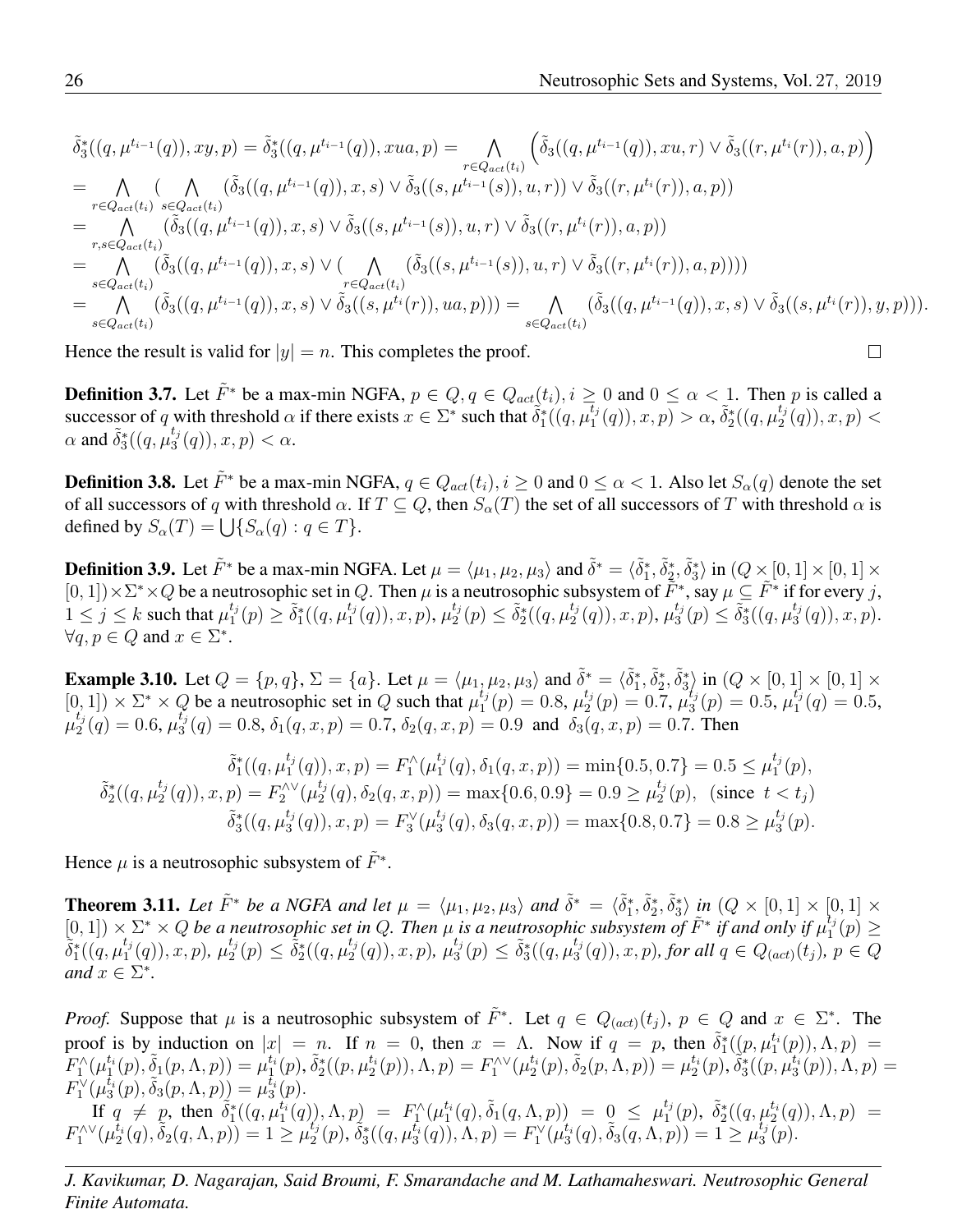Hence the result is true for  $n = 0$ . For now, we assume that the result is valid for all  $y \in \Sigma^*$  with  $|y| = n-1$ ,  $n > 0$ . For the y above, let  $x = u_1 \cdots u_n$  where  $u_i \in \Sigma$ ,  $i = 1, 2, \cdots n$ . Then

$$
\tilde{\delta}_1^*((q,\mu_1^{t_i}(q)),x,p) = \tilde{\delta}_1^*((q,\mu_1^{t_i}(q)),u_1\cdots u_n,p) = \bigvee \left(\tilde{\delta}_1^*((q,\mu_1^{t_i}(q)),u_1,r_1) \wedge \cdots \wedge \tilde{\delta}_1^*((r_{n-1},\mu_1^{t_{i+n}}(r_{n-1})),u_n,p)\right)
$$
\n
$$
\leq \bigvee \left(\tilde{\delta}_1^*((r_{n-1},\mu_1^{t_{i+n}}(r_{n-1})),u_n,p)|r_{n-1} \in Q_{(act)}(t_{i+n})\right) \leq \bigvee \mu_1^{t_j}(p) = \mu_1^{t_j}(p),
$$

$$
\tilde{\delta}_2^*((q, \mu_2^{t_i}(q)), x, p) = \tilde{\delta}_2^*((q, \mu_2^{t_i}(q)), u_1 \cdots u_n, p) = \bigwedge \left( \tilde{\delta}_2^*((q, \mu_2^{t_i}(q)), u_1, r_1) \vee \cdots \vee \tilde{\delta}_2^*((r_{n-1}, \mu_2^{t_{i+n}}(r_{n-1})), u_n, p) \right)
$$
\n
$$
\leq \bigwedge \left( \tilde{\delta}_2^*((r_{n-1}, \mu_2^{t_{i+n}}(r_{n-1})), u_n, p) | r_{n-1} \in Q_{(act)}(t_{i+n}) \right) \leq \bigwedge \mu_2^{t_j}(p) = \mu_2^{t_j}(p),
$$

$$
\tilde{\delta}_3^*((q,\mu_3^{t_i}(q)),x,p) = \tilde{\delta}_3^*((q,\mu_3^{t_i}(q)),u_1\cdots u_n,p) = \bigwedge \left(\tilde{\delta}_3^*((q,\mu_3^{t_i}(q)),u_1,r_1)\vee\cdots\vee\tilde{\delta}_3^*((r_{n-1},\mu_3^{t_{i+n}}(r_{n-1})),u_n,p)\right)
$$
\n
$$
\leq \bigwedge \left(\tilde{\delta}_3^*((r_{n-1},\mu_3^{t_{i+n}}(r_{n-1})),u_n,p)|r_{n-1}\in Q_{(act)}(t_{i+n})\right) \leq \bigwedge \mu_3^{t_j}(p) = \mu_3^{t_j}(p),
$$

where  $r_1 \in Q_{(act)}(t_{i+1}) \cdots r_{n-1} \in Q_{(act)}(t_{i+n})$ . Hence  $\mu_1^{t_j}$  $t_j(t_1) \geq \tilde{\delta}_1^*((q,\mu_1^{t_j}))$  $_{1}^{t_{j}}(q)),x,p),\mu_{2}^{t_{j}}$  $a_2^{t_j}(p) \leq \tilde{\delta}_2^*((q,\mu_2^{t_j}))$  $_{2}^{\iota_{j}}(q)),x,p),$  $\mu_3^{t_j}$  $_{3}^{t_{j}}(p) \leq \tilde{\delta}_{3}^{*}((q,\mu_{3}^{t_{j}}))$  $\binom{t_j}{3}(q)$ ,  $x, p$ ). The converse is trivial. This proof is completed.

**Definition 3.12.** Let  $\tilde{F}^*$  be a NGFA. Let  $\mu = \langle \mu_1, \mu_2, \mu_3 \rangle$  and  $\tilde{\delta}^* = \langle \tilde{\delta}_1^*, \tilde{\delta}_2^*, \tilde{\delta}_3^* \rangle$  in  $(Q \times [0, 1] \times [0, 1] \times [0, 1]) \times$  $_1, o_2, o_3$  $\Sigma^* \times Q$  be a neutrosophic set in Q. Then  $\mu$  is a neutrosophic strong subsystem of  $\tilde{F}^*$ , say  $\mu \subseteq \tilde{F}^*$ , if for every i,  $1 \le i \le k$  such that  $p \in S_\alpha(q)$ , then for  $q, p \in Q$  and  $x \in \Sigma$ ,  $\mu_1^{t_j}$  $\mu_1^{t_j}(p) \geq \mu_1^{t_j}$  $_{1}^{t_{j}}(q),$   $\mu_{2}^{t_{j}}$  $\frac{t_j}{2}(\overline{p}) \leq \mu_2^{t_j}$  $i_{2}^{i_{j}}(q),$  $\mu_3^{t_j}$  $t_{j}^{t_{j}}(p) \leq \mu_{3}^{\overline{t_{j}}}$  $\binom{t_j}{3}(q)$ , for every  $1 \leq j \leq k$ .

<span id="page-10-0"></span>**Theorem 3.13.** Let  $\tilde{F}^*$  be a NGFA and let  $\mu = \langle \mu_1, \mu_2, \mu_3 \rangle$  and  $\tilde{\delta}^* = \langle \tilde{\delta}_1^*, \tilde{\delta}_2^*, \tilde{\delta}_3^* \rangle$  in  $(Q \times [0, 1] \times [0, 1] \times$  $(0,1]$ )  $\times$   $\Sigma^*$   $\times$  *Q* be a neutrosophic set in *Q*. Then  $\mu$  is a strong neutrosophic subsystem of  $\tilde{F}^*$  if and only *if there exists*  $x \in \Sigma^*$  such that  $p \in S_\alpha(q)$ , then  $\mu_1^{t_j}$  $t_j(p) \geq \mu_1^{t_j}$  $_{1}^{t_{j}}(\check{q}), \ \mu_{2}^{t_{j}}$  $t_j(t_2) \leq \mu_2^{t_j}$  $_2^{t_j}(q),\ \mu_3^{t_j}$  $t_j(t_3(p) \leq \mu_3^{t_j}$  $\binom{\iota_j}{3}(q)$ , for all  $q \in Q_{(act)}(t_i)$ ,  $p \in Q$ .

*Proof.* Suppose that  $\mu$  is a strong neutrosophic subsystem of  $\tilde{F}^*$ . Let  $q \in Q_{(act)}(t_j)$ ,  $p \in Q$  and  $x \in \Sigma^*$ . The proof is by induction on  $|x| = n$ . If  $n = 0$ , then  $x = \Lambda$ . Now if  $q = p$ , then  $\delta_1^*(p, \mu_1^{t_1}(p)), \Lambda, p) =$ 1,  $\delta_2^*\((p, \mu_2^{t_i}(p)), \Lambda, p) = 0$ ,  $\delta_3^*\((p, \mu_3^{t_i}(p)), \Lambda, p) = 0$  and  $\mu_1^{t_j}(p) = \mu_1^{t_j}(p)$ ,  $\mu_2^{t_j}(p) = \mu_2^{t_j}(p)$  $t_j^t(p) = \mu_1^{t_j^-}$  $t_j^{\overline{t}_j}(p),\;\;\mu_2^{t_j}$  $\chi_{2}^{t_{j}}(p) = \mu_{2}^{t_{j}}$  $t_j(p),\;\;\mu_3^{t_j}$  $\binom{\iota_j}{3}(p) =$  $\mu^{t_j}_3$  $\tilde{f}_3^*(p)$ . If  $q \neq p$ , then  $\tilde{\delta}_1^*((q, \mu_1^{t_1}(q)), \Lambda, p) = F_1^{\Lambda}(\mu_1^{t_1}(q), \tilde{\delta}_1(q, \Lambda, p)) = c \leq \mu_1^{t_3}$  $\big( \begin{smallmatrix} t_j \ 1 \end{smallmatrix} \big( p \big), \ \tilde{\delta}_2^* \big( \big( q, \mu_2^{t_i} \big( q \big)), \Lambda, p \big) \ =$  $F_1^\wedge(\mu_2^{t_i}(q),\hat\delta_2(q,\Lambda,p))\ =\ d\geq \mu_2^{t_j}$  $\tilde{f}_{2}^{i}(p),\,\tilde{\delta}_{3}^{*}((q,\mu_{3}^{t_{i}}(q)),\Lambda,p)\,=\,F_{1}^{\vee}(\mu_{3}^{t_{i}}(q),\tilde{\delta}_{3}(q,\Lambda,p))\,=\,e\,\geq\,\mu_{3}^{t_{j}}.$  $\binom{t_j}{3}(p)$ . Hence the result is true for  $n = 0$ . For now, we assume that the result is valid for all  $u \in \Sigma^*$  with  $|u| = n - 1$ ,  $n > 0$ . For the u above, let  $x = u_1 \cdots u_n$  where  $u_i \in \Sigma^*$ ,  $i = 1, 2, \cdots n$ . Suppose that  $\tilde{\delta}_1^*((q, \mu_1^{t_i}(q)), x, p) > c$ ,  $\tilde{\delta}_2^*((q,\mu_2^{t_i}(q)), x, p) < d, \tilde{\delta}_3^*((q,\mu_3^{t_i}(q)), x, p) < e$ . Then

$$
\tilde{\delta}_1^*((q,\mu_1^{t_i}(q)), u_1 \cdots u_n, p) = \bigvee \left\{ \tilde{\delta}_1^*((q,\mu_1^{t_i}(q)), u_1, p_1) \wedge \cdots \wedge \tilde{\delta}_1^*((p_{n-1},\mu_1^{t_{i+n}}(p_{n-1})), u_n, p) \right\} > c,
$$
  

$$
\tilde{\delta}_2^*((q,\mu_2^{t_i}(q)), u_1 \cdots u_n, p) = \bigwedge \left\{ \tilde{\delta}_2^*((q,\mu_2^{t_i}(q)), u_1, p_1) \vee \cdots \vee \tilde{\delta}_2^*((p_{n-1},\mu_2^{t_{i+n}}(p_{n-1})), u_n, p) \right\} < d,
$$
  

$$
\tilde{\delta}_3^*((q,\mu_3^{t_i}(q)), u_1 \cdots u_n, p) = \bigwedge \left\{ \tilde{\delta}_3^*((q,\mu_3^{t_i}(q)), u_1, p_1) \vee \cdots \vee \tilde{\delta}_3^*((p_{n-1},\mu_3^{t_{i+n}}(p_{n-1})), u_n, p) \right\} < e,
$$

where  $p_1 \in Q_{(act)}(t_i), \cdots, p_{n-1} \in Q_{(act)}(t_{i+n}).$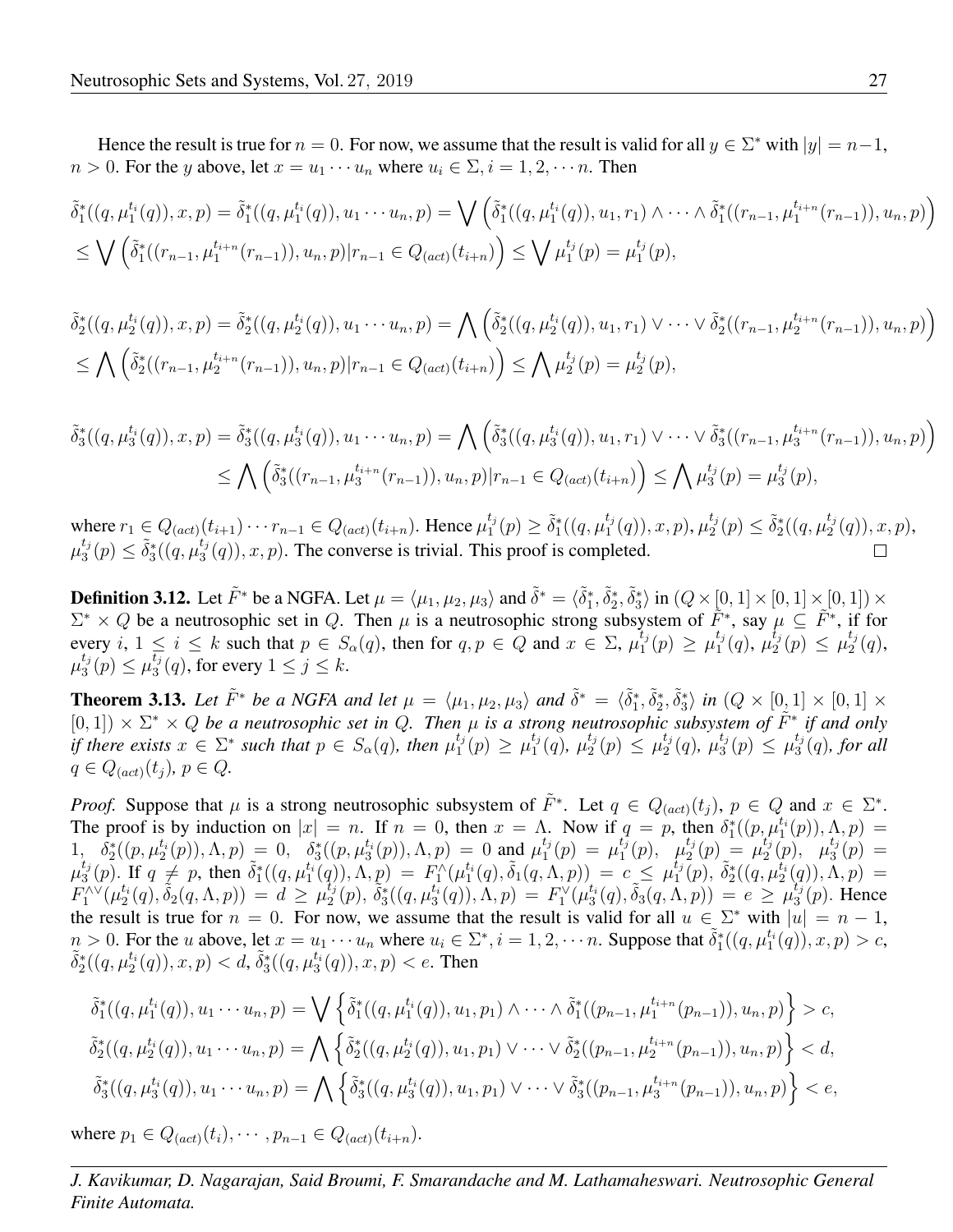This implies that  $\tilde{\delta}^*_1((q,\mu_1^{t_i}(q)),u_1,p_1) \geq c, \cdots, \tilde{\delta}^*_1((p_{n-1},\mu_1^{t_{i+n}}))$  $\lambda_1^{t_{i+n}}(p_{n-1})), \mu_n, p) > c, \tilde{\delta}_2^*((q, \mu_2^{t_i}(q)), u_1, p_1) <$  $d, \cdots, \widetilde{\delta}_2^* ( (p_{n-1}, \mu_2^{t_{i+n}}$  $\big( \begin{matrix} t_{i+n} (p_{n-1})), u_n, p) \ < \ d, \, \tilde{\delta}_3^* ( (q, \mu_3^{t_i} (q)), u_1, p_1) < e, \cdots, \tilde{\delta}_3^* ( (p_{n-1}, \mu_3^{t_{i+n}})) \end{matrix} \big)$  $\binom{t_{i+n}}{3}(p_{n-1}), u_n, p < e.$ Hence  $\mu_1^{\tilde{t}_j}$  $\tilde{t}_j(p) \geq \mu_1^{t_{i+n}^+}$  $t_{i+n}^{\tilde{t}_{i+n}}(p_{n-1}),\mu_1^{t_{i+n}}$  $\mu_1^{t_{i+n}}(p) \geq \mu_1^{t_{i+n-1}}$  $\mu_1^{t_{i+n-1}}(p_{n-2}), \cdots, \mu_1^{t_i}(p_1) \geq \mu_1^{t_j}$  $_{1}^{t_{j}}(q),\mu_{2}^{\overline{t}_{j}}$  $\mu_2^{t_j}(p) \leq \mu_2^{t_{i+n}}$  $t_{i+n}^{t_{i+n}}(p_{n-1}),\mu_2^{t_{i+n}}$  $\binom{t_{i+n}}{2}(p) \leq$  $\mu_2^{t_{i+n-1}}$  $\mu_2^{t_{i+n-1}}(p_{n-2}), \cdots, \mu_2^{t_i}(p_1) \leq \mu_2^{t_j}$  $t_j(q),\,\overline{\mu}_3^{t_j}$  $t_{j}^{t}(p) \leq \mu_{3}^{t_{i+n}}$  $t_{i+n} \overline{\left(p_{n-1}\right)}, \mu_3^{t_{i+n}}$  $\mu_{3}^{t_{i+n}}(p) \leq \mu_{3}^{t_{i+n-1}}$  $\hat{u}^{t_{i+n-1}}_{i_{3}}(p_{n-2}),\cdots, \hat{\mu^{t_{i}}_{3}}(p_{1})\leq \mu^{t_{j}_{j}}_{3}$  $\binom{\iota_j}{3}(q).$ Thus  $\mu_1^{\hat{t}_j}$  $\iota^{\vec{t}_j}_1(p) \geq \mu^{t_j}_1$  $t_j(q), \mu_2^{t_j}$  $L_j^t(p) \leq \mu_2^{t_j}$  $t_{j}^{t_{j}}(q), \mu_{3}^{t_{j}^{t}}$  $\iota_j^{t_j}(p) \leq \mu_3^{t_j}$  $\binom{t_j}{3}(q)$ . The converse is trivial. The proof is completed.

## 4 Neutrosophic General Finite Switchboard Automata

**Definition 4.1.** Let  $\tilde{F}^*$  be a max-min NGFA. Let  $\mu = \langle \mu_1, \mu_2, \mu_3 \rangle$  and  $\tilde{\delta}^* = \langle \tilde{\delta}_1^*, \tilde{\delta}_2^*, \tilde{\delta}_3^* \rangle$  be a neutrosophic set in  $(Q \times [0, 1] \times [0, 1] \times [0, 1]) \times \Sigma \times Q$  in Q. Then

- 1.  $\tilde{F}^*$  is switching, if it satisfies  $\forall p, q \in Q, a \in \Sigma$  and for every  $i, i \geq 0$ ,  $\tilde{\delta}^*_1((q,\mu_1^{t_i}(q)),a,p)=\tilde{\delta}^*_1((p,\mu_1^{t_i}(p)),a,q),\tilde{\delta}^*_2((q,\mu_2^{t_i}(q)),a,p)=\tilde{\delta}^*_2((p,\mu_2^{t_i}(p)),a,q),$  $\tilde{\delta}_{3}^{*}((q,\mu_{3}^{t_{i}}(q)),a,p)=\tilde{\delta}_{3}^{*}((p,\mu_{3}^{t_{i}}(p)),a,q).$
- 2.  $\tilde{F}^*$  is commutative, if it satisfies  $\forall p, q \in Q, a, b \in \Sigma$  and for every  $i, i \geq 1$ ,  $\tilde{\delta}_1^*((q, \mu_1^{t_{i-1}})$  $l_1^{t_{i-1}}(q)), ab, p) =$  $\tilde{\delta}^*_1$ ( $q,\mu^{t_{i-1}}_1$  $\tilde{b}^{t_{i-1}}_1(q)), ba, p), \tilde{\delta}^*_2\bigl((q,\mu^{t_{i-1}}_2)$  $\big( \begin{matrix} t_{i-1} \ q \end{matrix} \big)$ ,  $ab, p) = \tilde{\delta}_2^*((q, \mu_2^{t_{i-1}}))$  $a_{2}^{t_{i-1}}(q)), ba, p),$  $\tilde{\delta}_{3}^{*}((q,\mu_{3}^{\bar{t}_{i-1}})$  $(\hat{t}_{i-1}(q)), ab, p) = \hat{\delta}_3^*((q, \mu_3^{t_{i-1}})]$  $_{3}^{\tau_{i-1}}(q)),ba,p).$
- 3.  $\tilde{F}^*$  is Neutrosophic General Finite Switchboard Automata (NGFSA, for short), if  $\tilde{F}^*$  satisfies both switching and commutative.

**Proposition 4.2.** Let  $\tilde{F}$  be a NGFA, if  $\tilde{F}^*$  is a commutative NGFSA, then for every  $i \geq 1$ ,

$$
\begin{array}{l} \tilde{\delta}^*_1((q,\mu_1^{t_{i-1}}(q)),xa,p)=\tilde{\delta}^*_1((q,\mu_1^{t_{i-1}}(q)),ax,p),\\ \tilde{\delta}^*_2((q,\mu_2^{t_{i-1}}(q)),xa,p)=\tilde{\delta}^*_2((q,\mu_2^{t_{i-1}}(q)),ax,p),\\ \tilde{\delta}^*_3((q,\mu_3^{t_{i-1}}(q)),xa,p)=\tilde{\delta}^*_3((q,\mu_3^{t_{i-1}}(q)),ax,p), \end{array}
$$

*for all*  $q \in Q_{act}(t_{i-1}), p \in S_c(q)$ ,  $a \in \Sigma$  *and*  $x \in \Sigma^*$ .

*Proof.* Since  $p \in S_c(q)$  then  $q \in Q_{act}(t_{i-1})$  and  $|x| = n$ . If  $n = 0$ , then  $x = \Lambda$ . Thus

$$
\begin{aligned}\n\tilde{\delta}_1^*( (q, \mu_1^{t_{i-1}}(q)), xa, p) &= \tilde{\delta}_1^*((q, \mu_1^{t_{i-1}}(q)), \Lambda a, p) \\
&= \tilde{\delta}_1^*((q, \mu_1^{t_{i-1}}(q)), a, p) \\
&= \tilde{\delta}_1^*((q, \mu_1^{t_{i-1}}(q)), ax, p), \\
\tilde{\delta}_2^*((q, \mu_2^{t_{i-1}}(q)), xa, p) &= \tilde{\delta}_2^*((q, \mu_2^{t_{i-1}}(q)), \Lambda a, p) \\
&= \tilde{\delta}_2^*((q, \mu_2^{t_{i-1}}(q)), ax, p), \\
\tilde{\delta}_3^*((q, \mu_3^{t_{i-1}}(q)), xa, p) &= \tilde{\delta}_3^*((q, \mu_3^{t_{i-1}}(q)), \Lambda a, p) \\
&= \tilde{\delta}_3^*((q, \mu_3^{t_{i-1}}(q)), ax, p), \\
\tilde{\delta}_3^*((q, \mu_3^{t_{i-1}}(q)), xa, p) &= \tilde{\delta}_3^*((q, \mu_3^{t_{i-1}}(q)), a, p) \\
&= \tilde{\delta}_3^*((q, \mu_3^{t_{i-1}}(q)), a\Lambda, p) \\
&= \tilde{\delta}_3^*((q, \mu_3^{t_{i-1}}(q)), ax, p).\n\end{aligned}
$$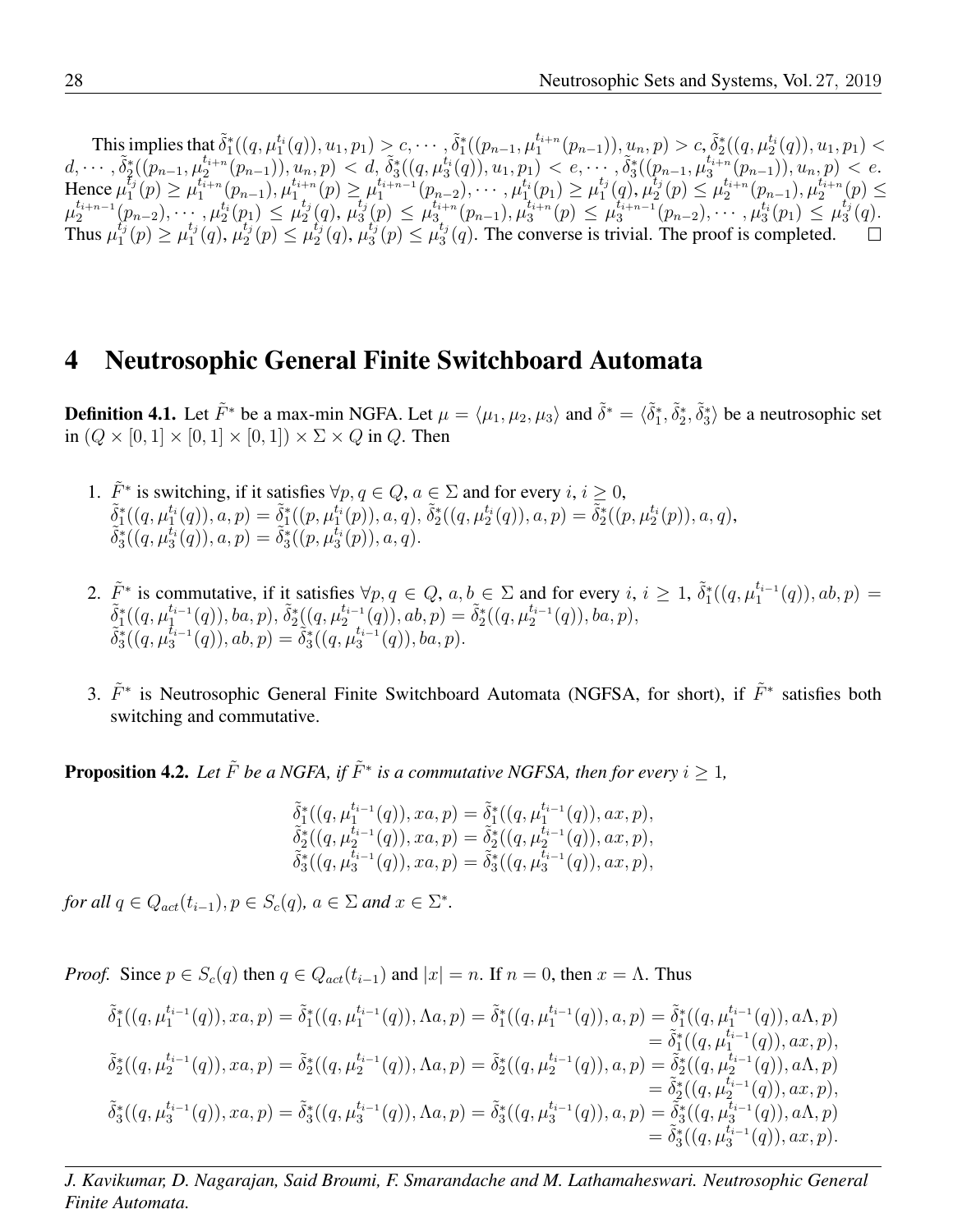Suppose the result is true for all  $u \in \Sigma^*$  with  $|u| = n - 1$ , where  $n > 0$ . Let  $x = ub$ , where  $b \in \Sigma$ . Then

$$
\tilde{\delta}_{1}^{*}((q, \mu_{1}^{t_{i-1}}(q)), xa, p) = \tilde{\delta}_{1}^{*}((q, \mu_{1}^{t_{i-1}}(q)), uba, p) = \bigvee_{r \in Q_{act}(t_{i})} \left( \tilde{\delta}_{1}((q, \mu_{1}^{t_{i-1}}(q)), u, r) \wedge \tilde{\delta}_{1}((r, \mu_{1}^{t_{i}}(r)), ba, p) \right)
$$
\n
$$
= \bigvee_{r \in Q_{act}(t_{i})} \left( \tilde{\delta}_{1}((q, \mu_{1}^{t_{i-1}}(q)), u, r) \wedge \tilde{\delta}_{1}((r, \mu_{1}^{t_{i}}(r)), ab, p) \right) = \tilde{\delta}_{1}^{*}((q, \mu_{1}^{t_{i-1}}(q)), uab, p)
$$
\n
$$
= \bigvee_{r \in Q_{act}(t_{i})} \left( \tilde{\delta}_{1}((q, \mu_{1}^{t_{i-1}}(q)), ua, r) \wedge \tilde{\delta}_{1}((r, \mu_{1}^{t_{i}}(r)), b, p) \right)
$$
\n
$$
= \bigvee_{r \in Q_{act}(t_{i})} \left( \tilde{\delta}_{1}((q, \mu_{1}^{t_{i-1}}(q)), au, r) \wedge \tilde{\delta}_{1}((r, \mu_{1}^{t_{i}}(r)), b, p) \right) = \tilde{\delta}_{1}^{*}((q, \mu_{1}^{t_{i-1}}(q)), au, p) = \tilde{\delta}_{1}^{*}((q, \mu_{1}^{t_{i-1}}(q)), ax, p), p) = \tilde{\delta}_{1}^{*}((q, \mu_{1}^{t_{i-1}}(q)), au, p) = \tilde{\delta}_{1}^{*}((q, \mu_{1}^{t_{i-1}}(q)), ax, p), p) = \tilde{\delta}_{1}^{*}((q, \mu_{1}^{t_{i-1}}(q)), a, p) = \tilde{\delta}_{1}^{*}((q, \mu_{1}^{t_{i-1}}(q)), ax, p), p) = \tilde{\delta}_{1}^{*}((q, \mu_{1}^{t_{i-1}}(q)), a, p) = \tilde{\delta}_{1}^{*}((q, \mu_{1}^{t_{i-1}}(q)), a, p) = \tilde{\delta}_{1}^{*}
$$

$$
\tilde{\delta}_{2}^{*}((q, \mu_{2}^{t_{i-1}}(q)), xa, p) = \tilde{\delta}_{2}^{*}((q, \mu_{2}^{t_{i-1}}(q)), uba, p) = \bigwedge_{r \in Q_{act}(t_{i})} \left( \tilde{\delta}_{2}((q, \mu_{2}^{t_{i-1}}(q)), u, r) \vee \tilde{\delta}_{2}((r, \mu_{2}^{t_{i}}(r)), ba, p) \right)
$$
\n
$$
= \bigwedge_{r \in Q_{act}(t_{i})} \left( \tilde{\delta}_{2}((q, \mu_{2}^{t_{i-1}}(q)), u, r) \vee \tilde{\delta}_{2}((r, \mu_{2}^{t_{i}}(r)), ab, p) \right) = \tilde{\delta}_{2}^{*}((q, \mu_{2}^{t_{i-1}}(q)), uab, p)
$$
\n
$$
= \bigwedge_{r \in Q_{act}(t_{i})} \left( \tilde{\delta}_{2}((q, \mu_{2}^{t_{i-1}}(q)), ua, r) \vee \tilde{\delta}_{2}((r, \mu_{2}^{t_{i}}(r)), b, p) \right)
$$
\n
$$
= \bigwedge_{r \in Q_{act}(t_{i})} \left( \tilde{\delta}_{2}((q, \mu_{2}^{t_{i-1}}(q)), au, r) \vee \tilde{\delta}_{2}((r, \mu_{2}^{t_{i}}(r)), b, p) \right) = \tilde{\delta}_{2}^{*}((q, \mu_{2}^{t_{i-1}}(q)), au, p) = \tilde{\delta}_{2}^{*}((q, \mu_{2}^{t_{i-1}}(q)), ax, p), p) = \tilde{\delta}_{2}^{*}((q, \mu_{2}^{t_{i-1}}(q)), au, p) = \tilde{\delta}_{2}^{*}((q, \mu_{2}^{t_{i-1}}(q)), ax, p), p) = \tilde{\delta}_{2}^{*}((q, \mu_{2}^{t_{i-1}}(q)), a, p) = \tilde{\delta}_{2}^{*}((q, \mu_{2}^{t_{i-1}}(q)), a, p) = \tilde{\delta}_{2}^{*}((q, \mu_{2}^{t_{i-1}}(q)), a, p) = \tilde{\delta}_{2}^{*}((q, \mu_{2}^{t_{i-1}}(q)), a, p) = \tilde{\delta}_{2}^{*}((q
$$

$$
\tilde{\delta}_{3}^{*}((q, \mu_{3}^{t_{i-1}}(q)), xa, p) = \tilde{\delta}_{3}^{*}((q, \mu_{3}^{t_{i-1}}(q)), uba, p) = \bigwedge_{r \in Q_{act}(t_{i})} \left( \tilde{\delta}_{3}((q, \mu_{3}^{t_{i-1}}(q)), u, r) \vee \tilde{\delta}_{3}((r, \mu_{3}^{t_{i}}(r)), ba, p) \right)
$$
\n
$$
= \bigwedge_{r \in Q_{act}(t_{i})} \left( \tilde{\delta}_{3}((q, \mu_{3}^{t_{i-1}}(q)), u, r) \vee \tilde{\delta}_{3}((r, \mu_{3}^{t_{i}}(r)), ab, p) \right) = \tilde{\delta}_{3}^{*}((q, \mu_{3}^{t_{i-1}}(q)), uab, p)
$$
\n
$$
= \bigwedge_{r \in Q_{act}(t_{i})} \left( \tilde{\delta}_{3}((q, \mu_{3}^{t_{i-1}}(q)), ua, r) \vee \tilde{\delta}_{3}((r, \mu_{3}^{t_{i}}(r)), b, p) \right)
$$
\n
$$
= \bigwedge_{r \in Q_{act}(t_{i})} \left( \tilde{\delta}_{3}((q, \mu_{3}^{t_{i-1}}(q)), au, r) \vee \tilde{\delta}_{3}((r, \mu_{3}^{t_{i}}(r)), b, p) \right) = \tilde{\delta}_{3}^{*}((q, \mu_{3}^{t_{i-1}}(q)), au, p) = \tilde{\delta}_{3}^{*}((q, \mu_{3}^{t_{i-1}}(q)), ax, p).
$$

This completes the proof.

**Proposition 4.3.** Let  $\tilde{F}$  be a NGFA, if  $\tilde{F}^*$  is a switching NGFSA, then for every  $i \geq 0$ ,  $\tilde{\delta}_1^*((q,\mu_1^{t_i}(q)),x,p) =$  $\tilde{\delta}_1^*((p,\mu_1^{t_i}(p)),x,q),\,\tilde{\delta}_2^*((q,\mu_2^{t_i}(q)),x,p)=\tilde{\delta}_2^*((p,\mu_2^{t_i}(p)),x,q),\,\tilde{\delta}_3^*((q,\mu_3^{t_i}(q)),x,p)=\tilde{\delta}_3^*((p,\mu_3^{t_i}(p)),x,q),$  for *all*  $p, q \in Q_{act}(t_i)$  *and*  $x \in \Sigma^*$ *.* 

*Proof.* Since  $p, q \in Q_{act}(t_i)$  and  $x \in \Sigma^*$ , we prove the result by induction on  $|x| = n$ . First, we assume that  $x = \Lambda$ , whenever  $n = 0$ . Then we have  $\tilde{\delta}_1^*((q, \mu_1^{t_i}(q)), x, p) = \tilde{\delta}_1^*((q, \mu_1^{t_i}(q)), \Lambda, p) = \tilde{\delta}_1^*((p, \mu_1^{t_i}(p)), \Lambda, q) =$  $\tilde{\delta}_1^{*}((p,\mu_1^{t_i}(p)),x,q),\ \tilde{\delta}_2^{*}((q,\mu_2^{t_i}(q)),x,p)=\tilde{\delta}_2^{*}((q,\mu_2^{t_i}(q)),\Lambda,p)=\tilde{\delta}_2^{*}((p,\mu_2^{t_i}(p)),\Lambda,q)=\tilde{\delta}_2^{*}((p,\mu_2^{t_i}(p)),x,q)$  $\delta_3^*((q,\mu_3^{t_i}(q)),x,p) = \delta_3^*((q,\mu_3^{t_i}(q)),\Lambda,p) = \delta_3^*((p,\mu_3^{t_i}(p)),\Lambda,q) = \delta_3^*((p,\mu_3^{t_i}(p)),x,q)$ . Thus, the theorem holds for  $x = \Lambda$ . Now, we assume that the results holds for all  $u \in \Sigma^*$  such that  $|u| = n - 1$  and  $n > 0$ . Let

$$
\qquad \qquad \Box
$$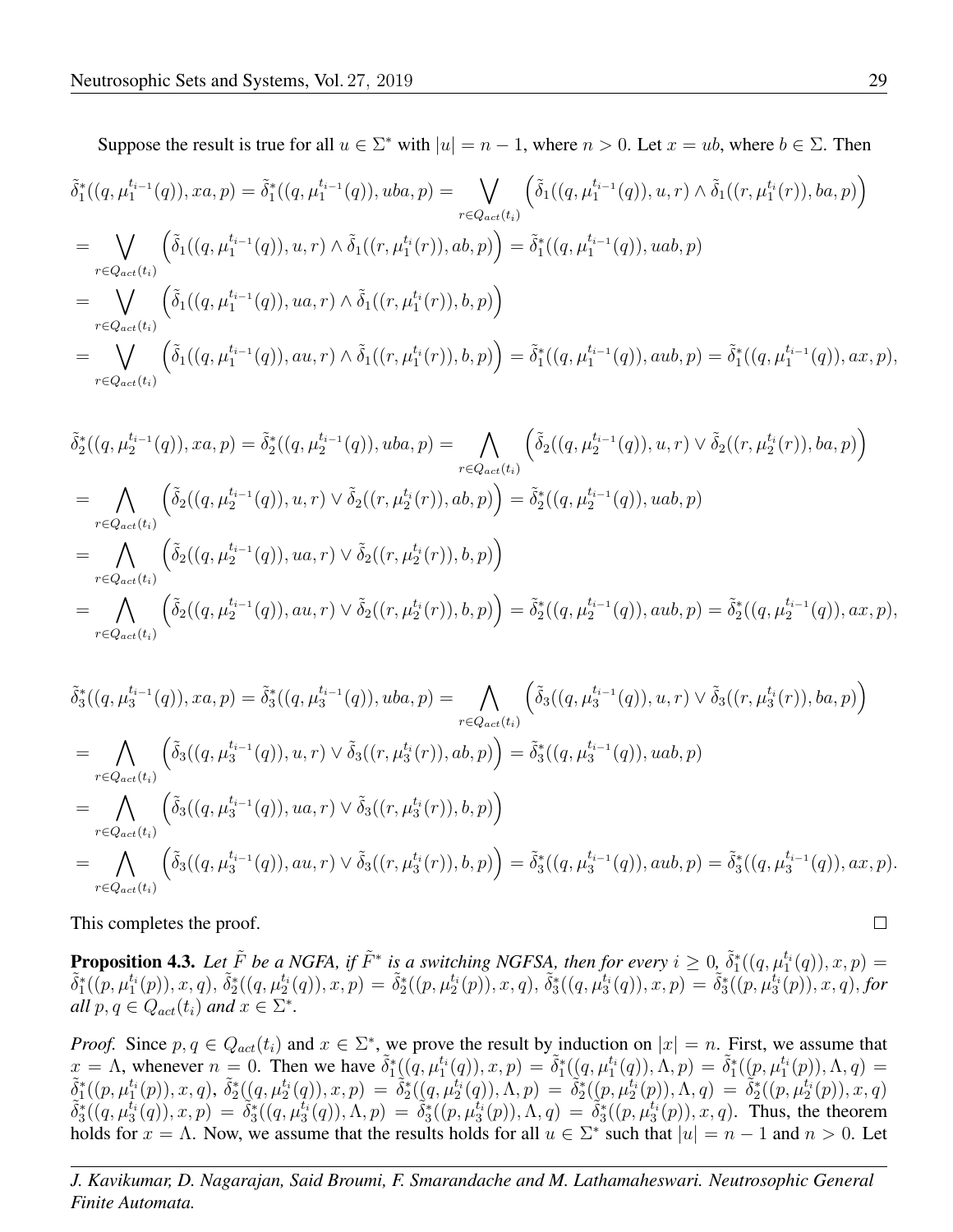$a \in \Sigma$  and  $x \in \Sigma^*$  be such that  $x = ua$ . Then

$$
\tilde{\delta}_{1}^{*}((q, \mu_{1}^{t_{i}}(q)), x, p) = \tilde{\delta}_{1}^{*}((q, \mu_{1}^{t_{i}}(q)), ua, p) = \bigvee_{r \in Q_{act}(t_{i+1})} \left( \tilde{\delta}_{1}((q, \mu_{1}^{t_{i}}(q)), u, r) \wedge \tilde{\delta}_{1}((r, \mu_{1}^{t_{i+1}}(r)), a, p) \right)
$$
\n
$$
= \bigvee_{r \in Q_{act}(t_{i})} \left( \tilde{\delta}_{1}((r, \mu_{1}^{t_{i}}(r)), u, q) \wedge \tilde{\delta}_{1}(p, \mu_{1}^{t_{i+1}}(p)), a, r) \right) = \bigvee_{r \in Q_{act}(t_{i+1})} \left( \tilde{\delta}_{1}((p, \mu_{1}^{t_{i}}(p)), a, r) \wedge \tilde{\delta}_{1}((r, \mu_{1}^{t_{i+1}}(r)), u, q) \right)
$$
\n
$$
= \tilde{\delta}_{1}^{*}((p, \mu_{1}^{t_{i}}(p)), au, q) = \tilde{\delta}_{1}^{*}((p, \mu_{1}^{t_{i}}(p)), u, q) = \tilde{\delta}_{1}^{*}((p, \mu_{1}^{t_{i}}(p)), x, q),
$$

$$
\tilde{\delta}_{2}^{*}((q, \mu_{2}^{t_{i}}(q)), x, p) = \tilde{\delta}_{2}^{*}((q, \mu_{2}^{t_{i}}(q)), ua, p) = \bigwedge_{r \in Q_{act}(t_{i+1})} \left( \tilde{\delta}_{2}((q, \mu_{2}^{t_{i}}(q)), u, r) \vee \tilde{\delta}_{2}((r, \mu_{2}^{t_{i+1}}(r)), a, p) \right)
$$
\n
$$
= \bigwedge_{r \in Q_{act}(t_{i})} \left( \tilde{\delta}_{2}((r, \mu_{2}^{t_{i}}(r)), u, q) \vee \tilde{\delta}_{2}(p, \mu_{2}^{t_{i+1}}(p)), a, r) \right) = \bigwedge_{r \in Q_{act}(t_{i+1})} \left( \tilde{\delta}_{2}((p, \mu_{2}^{t_{i}}(p)), a, r) \vee \tilde{\delta}_{2}((r, \mu_{2}^{t_{i+1}}(r)), u, q) \right)
$$
\n
$$
= \tilde{\delta}_{2}^{*}((p, \mu_{2}^{t_{i}}(p)), au, q) = \tilde{\delta}_{2}^{*}((p, \mu_{2}^{t_{i}}(p)), u, q) = \tilde{\delta}_{2}^{*}((p, \mu_{2}^{t_{i}}(p)), x, q),
$$

$$
\tilde{\delta}_{3}^{*}((q, \mu_{3}^{t_{i}}(q)), x, p) = \tilde{\delta}_{3}^{*}((q, \mu_{3}^{t_{i}}(q)), ua, p) = \bigwedge_{r \in Q_{act}(t_{i+1})} \left( \tilde{\delta}_{3}((q, \mu_{3}^{t_{i}}(q)), u, r) \vee \tilde{\delta}_{3}((r, \mu_{3}^{t_{i+1}}(r)), a, p) \right)
$$
\n
$$
= \bigwedge_{r \in Q_{act}(t_{i})} \left( \tilde{\delta}_{3}((r, \mu_{3}^{t_{i}}(r)), u, q) \vee \tilde{\delta}_{3}(p, \mu_{3}^{t_{i+1}}(p)), a, r) \right) = \bigwedge_{r \in Q_{act}(t_{i+1})} \left( \tilde{\delta}_{3}((p, \mu_{3}^{t_{i}}(p)), a, r) \vee \tilde{\delta}_{3}((r, \mu_{3}^{t_{i+1}}(r)), u, q) \right)
$$
\n
$$
= \tilde{\delta}_{3}^{*}((p, \mu_{3}^{t_{i}}(p)), au, q) = \tilde{\delta}_{3}^{*}((p, \mu_{3}^{t_{i}}(p)), ua, q) = \tilde{\delta}_{3}^{*}((p, \mu_{3}^{t_{i}}(p)), x, q).
$$

Hence, the result is true for  $|u| = n$ . This completes the proof.

**Proposition 4.4.** Let  $\tilde{F}_{z}$  be a NGFA, if  $\tilde{F}^{*}$  is a NGFSA, then for every  $i \geq 1$ ,  $\tilde{\delta}_{1}^{*}((q,\mu_{1}^{t_{i-1}}))$  $i_{1}^{t_{i-1}}(q)), xy, p) =$  $\tilde{\delta}^*_1(\stackrel{-}{(p},\mu_1^{t_{i-1}}$  $_{1}^{t_{i-1}}(p)),yx,q),\,\tilde{\delta}_{2}^{\ast}((q,\mu_{2}^{t_{i-1}}))$  $\tilde{a}_2^{t_{i-1}}(q)$ ,  $xy, p) = \tilde{\delta}_2^*$  $((p, \mu_2^{t_{i-1}}))$  $\big( \begin{matrix} t_{i-1}(p) \end{matrix} \big), yx, q \big), \, \tilde{\delta}^*_3((q, \mu_3^{t_{i-1}}))$  $a_3^{t_{i-1}}(q)), xy, p) =$  $\widetilde{\delta_3}^* ( \widetilde{p}, \mu_3^{t_{i-1}})$  $J_3^{t_{i-1}}(p)$ ,  $yx, q$ ) for all  $p, q \in Q$  and  $x, y \in \Sigma^*$ .

*Proof.* Since  $p, q \in Q$  and  $x, y \in \Sigma^*$ , we prove the result by induction on  $|x| = n$ . First, we assume that  $n = 0$ , then  $x = \Lambda$ . Thus  $\tilde{\delta}^*_1$ ( $q,\mu^{t_{i-1}}_1$  $\tilde{a}_1^{t_{i-1}}(q)$ ,  $xy, p$ ) =  $\tilde{\delta}_1^*$ ( $(q, \mu_1^{t_{i-1}})$  $\tilde{Q}_1^{t_{i-1}}(q)$ ,  $x\Lambda, p$ ) =  $\tilde{Q}_1^*((q, \mu_1^{t_{i-1}})$  $\tilde{Q}_1^{t_{i-1}}(q)$ ,  $\Lambda x, p$ ) =  $\tilde{Q}_1^*$ ( $(q, \mu_1^{t_{i-1}})$  $_{1}^{t_{i-1}}(q)),$   $yx, p),$  $\tilde{\delta}_{2}^{*}((q,\mu_{2}^{t_{i-1}}% ,\lambda_{1}^{t_{i-1}}),\lambda_{1}^{t_{i-1}}))$  $\tilde{t}_{i-1}(q)), xy, p) = \tilde{\delta}_{2}^{*}((q, \mu_{2}^{\tilde{t}_{i-1}}))$  $(\hat{t}_{i-1}(q)), x \Lambda, p) = \tilde{\delta}_2^*((q, \mu_2^{\hat{t}_{i-1}})]$  $(\hat{t}_{i-1}(q)), \Lambda x, p) = \tilde{\delta}_2^*((q, \mu_2^{\tilde{t}_{i-1}})]$  $_{2}^{\tau_{i-1}}(q)),yx,p),$  $\widetilde{\delta_3}^* ( (q,\mu_3^{\tilde{t}_{i-1}}$  $\widetilde{t}_{i-1}(q)), xy, p) = \widetilde{\delta_3}^* (q, \mu_3^{\tilde{t}_{i-1}})$  $\begin{array}{c} \tilde{t}_{i-1}(q)), x \Lambda, p) = \tilde{\delta}^{*}_{3}((q, \mu_{3}^{\tilde{t}_{i-1}})) \end{array}$  $\begin{pmatrix} \tilde{t}_{i-1}(q) \\ 3 \end{pmatrix}, \Lambda x, p) = \tilde{\delta}_{3}^{*}((q, \mu_{3}^{\tilde{t}_{i-1}}))$  $_{3}^{\tau_{i-1}}(q)),$   $yx, p).$ Suppose that  $\tilde{\delta}^*_1$ ( $q,\tilde{\mu}^{t_{i-1}}_1$  $\tilde{d}^{t_{i-1}}_1(q)$ ,  $xu, p) = \tilde{d}^*_1((p, \mu_1^{t_{i-1}}))$  $_{1}^{t_{i-1}}(p)),ux,q),\,\tilde{\delta}_{2}^{\ast}((q,\mu_{2}^{t_{i-1}}))$  $a_2^{t_{i-1}}(q)$ ,  $xu, p) = \tilde{\delta}_2^*((p, \mu_2^{t_{i-1}}))$  $_{2}^{\tau_{i-1}}(p)),ux,q),$  $\widetilde{\delta_3}^*$  $((q,\mu_3^{t_{i-1}})$  $(\tilde{t}_{i-1}(q)), xu, p) = \tilde{\delta}_3^*((p, \mu_3^{\tilde{t}_{i-1}})]$  $a_3^{t_{i-1}}(p)$ ,  $ux, q$ ), for every  $u \in \Sigma^*$ .

Now, continue the result is true for all  $u \in \Sigma^*$  with  $|u| = n - 1$ , where  $n > 0$ . Let  $y = ua$ , where  $a \in \Sigma$ 

$$
\Box
$$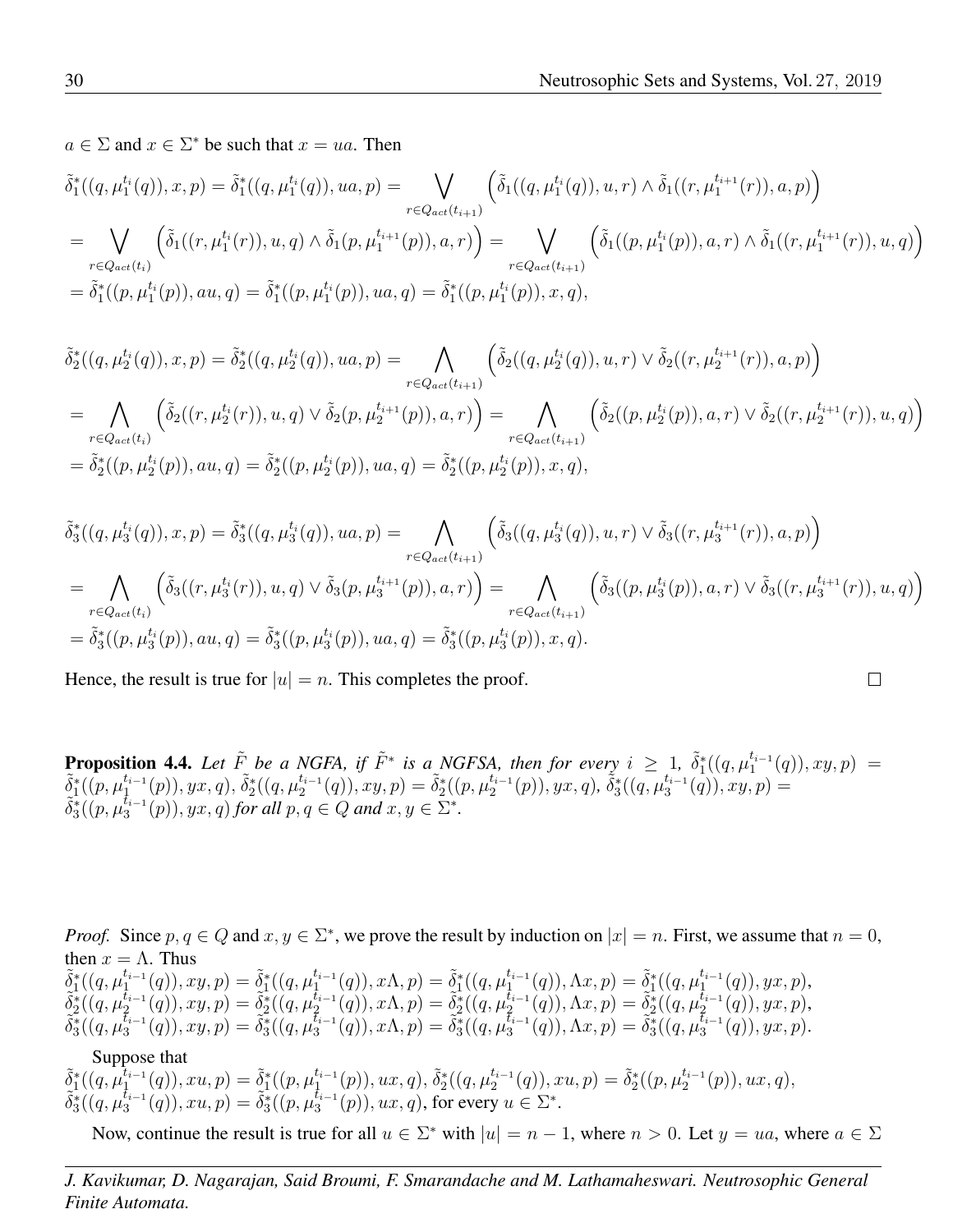#### and  $u \in \Sigma^*$ . Then

$$
\begin{array}{l} \bar{\delta}_{1}^{*}((q,\mu_{1}^{h-1}(q)),xy,p)=\bar{\delta}_{1}^{*}((q,\mu_{1}^{h-1}(q)),xua,p)=\sum_{\tau\in Q_{\text{test}}(t_{1})}\left(\bar{\delta}_{1}((q,\mu_{1}^{h-1}(q)),xu,r)\wedge\bar{\delta}_{1}((r,\mu_{1}^{h}(r)),a,p)\right)\\ \\ =\underset{\tau\in Q_{\text{test}}(t_{1})}{\sqrt{\tilde{\delta}_{1}((q,\mu_{1}^{h-1}(q)),ux,r)\wedge\bar{\delta}_{1}((r,\mu_{1}^{h}(r)),a,p))} \\ =\underset{\tau\in Q_{\text{test}}(t_{1})}{\sqrt{\tilde{\delta}_{1}((r,\mu_{1}^{h-1}(p)),ax,r)\wedge\bar{\delta}_{1}((r,\mu_{1}^{h}(p)),a,r))} \\ =\underset{\tau\in Q_{\text{test}}(t_{1})}{\sqrt{\tilde{\delta}_{1}((p,\mu_{1}^{h-1}(p)),aux,q)\wedge\bar{\delta}_{1}((r,\mu_{1}^{h}(r)),ux,q))} \\ =\bar{\delta}_{1}^{*}((p,\mu_{1}^{h-1}(p)),aux,q)=\underset{\tau\in Q_{\text{test}}(t_{1})}{\sqrt{\tilde{\delta}_{1}((p,\mu_{1}^{h-1}(q)),ux,r)\wedge\bar{\delta}_{1}((r,\mu_{1}^{h-1}(q)),yx,r))} \\ =\bar{\delta}_{1}^{*}((p,\mu_{1}^{h-1}(p)),uax,q)=\sum_{\tau\in Q_{\text{test}}(t_{1})}(\bar{\delta}_{1}((p,\mu_{1}^{h-1}(q)),ux,r)\wedge\bar{\delta}_{1}((r,\mu_{1}^{h-1}(q)),yx,r)),\\ \bar{\delta}_{2}^{*}((q,\mu_{2}^{h-1}(q)),xxy,p)=\bar{\delta}_{1}^{*}((q,\mu_{2}^{h-1}(q)),xua,p)=\underset{\tau\in Q_{\text{test}}(t_{1})}{\sqrt{\tilde{\delta}_{1}((p,\mu_{1}^{h-1}(q)),xu,r)\wedge\bar{\delta}_{2}((r,\mu_{2}^{h-1}(q)),xu,r)\wedge\bar{\delta}_{2}((r,\mu_{2}^{h-1}(q)),xu,r)\wedge\bar{\delta}_{2}((r,\mu_{2}^{h-1}(q)),xu,r)\wedge\bar{\delta}_{2}((r,\mu_{
$$

This completes the proof.

**Definition 4.5.** Let  $\tilde{F}^*$  be a GNFSA. Let  $\mu = \langle \mu_1, \mu_2, \mu_3 \rangle$  and  $\tilde{\delta}^* = \langle \tilde{\delta}_1^*, \tilde{\delta}_2^*, \tilde{\delta}_3^* \rangle$  in  $(Q \times [0, 1]) \times \Sigma^* \times Q$  be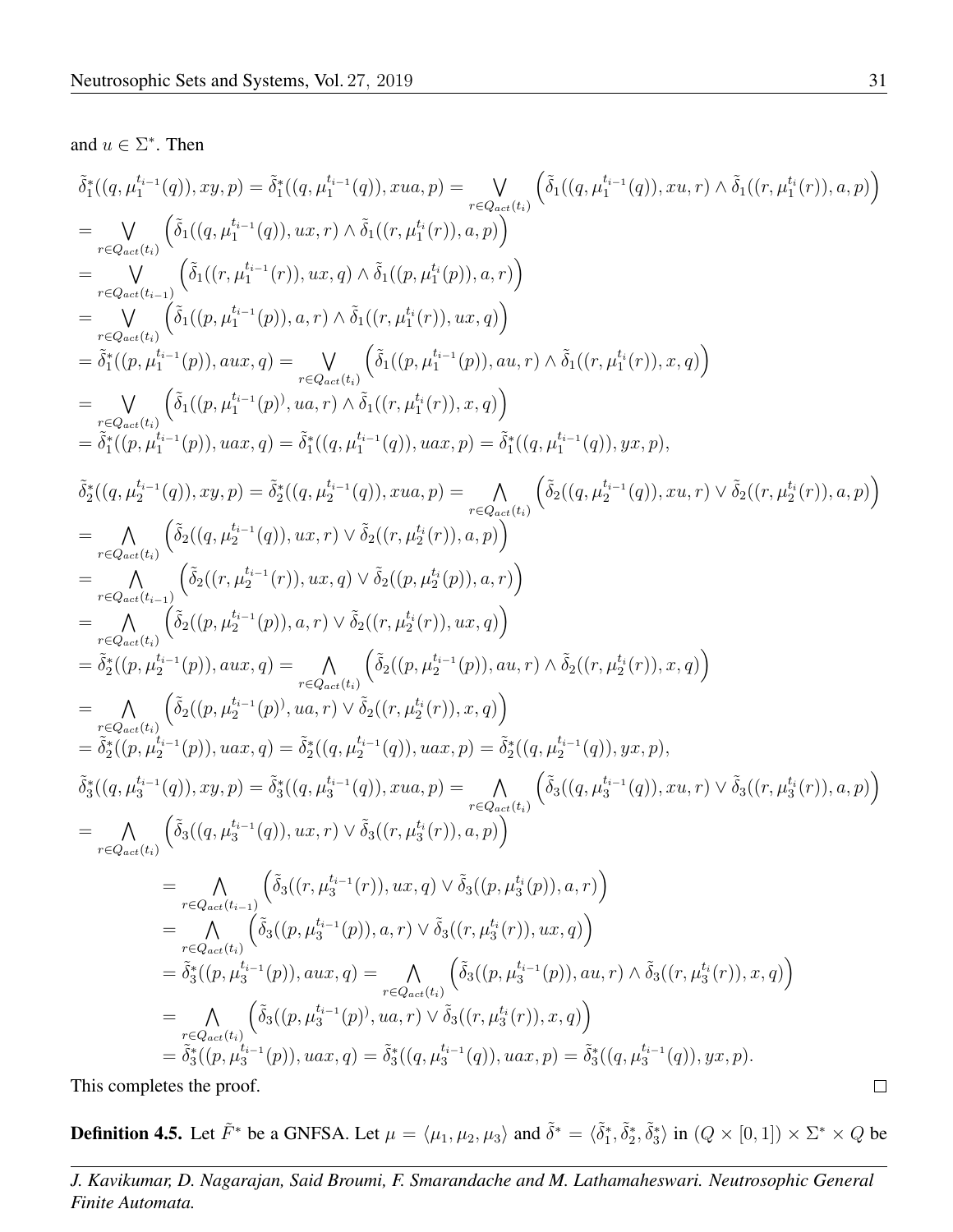a neutrosophic set in Q. Then  $\mu$  is a neutrosophic switchboard subsystem of  $\tilde{F}^*$ , say  $\mu \subseteq \tilde{F}^*$ , if for every j,  $1 \leq j \leq k$  such that  $\mu_1^{t_j}$  $\tilde{t}_j^t(p) \geq \tilde{\delta}_1^*\left((q,\mu_1^{t_j})\right)$  $_{1}^{t_{j}}(q)),x,p),\mu_{2}^{t_{j}}$  $a_2^{t_j}(p) \leq \tilde{\delta}_2^*((q,\mu_2^{t_j^+}))$  $\iota_2^{t_j}(q)), x, p), \, \mu_3^{t_j}$  $\tilde{\delta}_3^*(p) \leq \tilde{\delta}_3^*((q,\mu_3^{t_j}))$  $_{3}^{\iota_{j}}(q)),x,p).$  $\forall q, p \in Q$  and  $x \in \Sigma$ .

**Theorem 4.6.** Let  $\tilde{F}^*$  be a NGFSA and let  $\mu = \langle \mu_1, \mu_2, \mu_3 \rangle$  and  $\tilde{\delta}^* = \langle \tilde{\delta}_1^*, \tilde{\delta}_2^*, \tilde{\delta}_3^* \rangle$  in  $(Q \times [0, 1] \times [0, 1] \times$  $(0, 1]$ )  $\times \Sigma^* \times Q$  be a neutrosophic set in Q. Then  $\mu$  is a neutrosophic switchboard subsystem of  $\tilde{F}^*$  if and *only if*  $\mu_1^{t_j}$  $t_j^t(p) \geq \tilde{\delta}_1^*(q, \mu_1^{t_j})$  $\binom{t_j}{1}(q), x, p), \ \mu_2^{t_j}$  $\binom{t_j}{2}(p) \leq \tilde{\delta}_2^*((q,\mu_2^{t_j}))$  $\mu^{t_j}_2(q)), x, p), \mu^{t_j}_3$  $\frac{t_j}{3}(p) \leq \tilde{\delta}_3^*((q,\mu_3^{t_j}))$  $\binom{t_j}{3}(q)$ , x, p), for all  $q \in$  $Q_{(act)}(t_j)$ *,*  $p \in Q$  and  $x \in \Sigma^*$ *.* 

*Proof.* The proof of the theorem is similar to Theorem [3.11](#page-9-0) and it is clear that  $\mu$  satisfies switching and commutative, since  $\tilde{F}^*$  is NGFSA. This proof is completed.  $\Box$ 

**Definition 4.7.** Let  $\tilde{F}^*$  be a NGFSA. Let  $\mu = \langle \mu_1, \mu_2, \mu_3 \rangle$  and  $\tilde{\delta}^* = \langle \tilde{\delta}_1^*, \tilde{\delta}_2^*, \tilde{\delta}_3^* \rangle$  in  $(Q \times [0, 1] \times [0, 1] \times [0, 1]) \times$  $\Sigma^* \times Q$  be a neutrosophic set in Q. Then  $\mu$  is a neutrosophic strong switchboard subsystem of  $\tilde{F}^*$ , say  $\mu \subseteq \tilde{F}^*$ , if for every  $i, 1 \le i \le k$  such that  $p \in S_\alpha(q)$ , then for  $q, p \in Q$  and  $x \in \Sigma$ ,  $\mu_1^{t_j}$  $t_j^{t_j}(p) \geq \mu_1^{t_j}$  $_1^{t_j}(q),\,\mu_2^{t_j}$  $L_2^{t_j}(p) \leq \mu_2^{\overline{t}_j}$  $i_2^{i_3}(q)$ ,  $\mu_3^{t_j}$  $t_j(t_j) \leq \mu_3^{t_j}$  $\binom{t_j}{3}(q)$ , for every  $1 \leq j \leq k$ .

**Theorem 4.8.** Let  $\tilde{F}^*$  be a NGFA and let  $\mu = \langle \mu_1, \mu_2, \mu_3 \rangle$  and  $\tilde{\delta}^* = \langle \tilde{\delta}_1^*, \tilde{\delta}_2^*, \tilde{\delta}_3^* \rangle$  in  $(Q \times [0, 1] \times [0, 1] \times [0, 1]) \times$ Σ <sup>∗</sup> × Q *be a neutrosophic set in* Q*. Then* µ *is a strong neutrosophic switchboard subsystem of* F˜<sup>∗</sup> *if and only if there exists*  $x \in \Sigma^*$  such that  $p \in S_\alpha(q)$ , then  $\mu_1^{t_j}$  $t_{j}^{t_{j}}(p) \geq \mu_{1}^{t_{j}}$  $_{1}^{t_{j}}(q),\ \mu_{2}^{t_{j}}$  $t_j(t_2(p) \leq \mu_2^{t_j}$  $_2^{t_j}(q), \, \mu_3^{t_j}$  $t_j(t_3(p) \leq \mu_3^{t_j}$  $\binom{\iota_j}{3}(q)$ , for all  $q \in Q_{(act)}(t_i)$ ,  $p \in Q$ .

*Proof.* The proof of the theorem is similar to Theorem [3.13](#page-10-0) and it is clear that  $\mu$  satisfies switching and commutative, since  $\tilde{F}^*$  is NGFSA. The proof is completed.  $\Box$ 

**Theorem 4.9.** Let  $\tilde{F}^*$  be a NGFSA and let  $\mu = \langle \mu_1, \mu_2, \mu_3 \rangle$  be a neutrosophic subset of Q. If  $\mu$  is a neutrosohic  $s$ witchboard subsystem of  $\tilde{F}^*$ , then  $\mu$  is a strong neutrosophic switchboard subsystem of  $\tilde{F}^*$ .

*Proof.* Assume that  $\tilde{\delta}_1^*((q,\mu_1^{t_i}(q)),x,p) > 0$ ,  $\tilde{\delta}_2^*((q,\mu_2^{t_i}(q)),x,p) < 1$  and  $\tilde{\delta}_3^*((q,\mu_3^{t_i}(q)),x,p) < 1$ , for all  $x \in \Sigma$ . Since  $\mu$  is a neutrosophic switchboard subsystem of  $\widetilde{F}^*$ , we have

$$
\mu_1^{t_j}(p) \ge \tilde{\delta}_1^*((q, \mu_1^{t_i}(q)), x, p), \ \mu_2^{t_j}(p) \le \tilde{\delta}_2^*((q, \mu_2^{t_i}(q)), x, p), \ \mu_3^{t_j}(p) \le \tilde{\delta}_3^*((q, \mu_3^{t_i}(q)), x, p).
$$

for all  $q \in Q_{(act)}(t_j)$ ,  $p \in Q$  and  $x \in \Sigma$ . As  $\mu$  is switching, then we have

$$
\mu_1^{t_j}(p) \ge \tilde{\delta}_1^*((q, \mu_1^{t_i}(q)), x, p) = \tilde{\delta}_1^*((p, \mu_1^{t_i}(p)), x, q) = \mu_1^{t_j}(q), \n\mu_2^{t_j}(p) \le \tilde{\delta}_2^*((q, \mu_2^{t_i}(q)), x, p) = \tilde{\delta}_2^*((p, \mu_2^{t_i}(p)), x, q) = \mu_2^{t_j}(q), \n\mu_3^{t_j}(p) \le \tilde{\delta}_3^*((q, \mu_3^{t_i}(q)), x, p) = \tilde{\delta}_3^*((p, \mu_3^{t_i}(p)), x, q) = \mu_3^{t_j}(q).
$$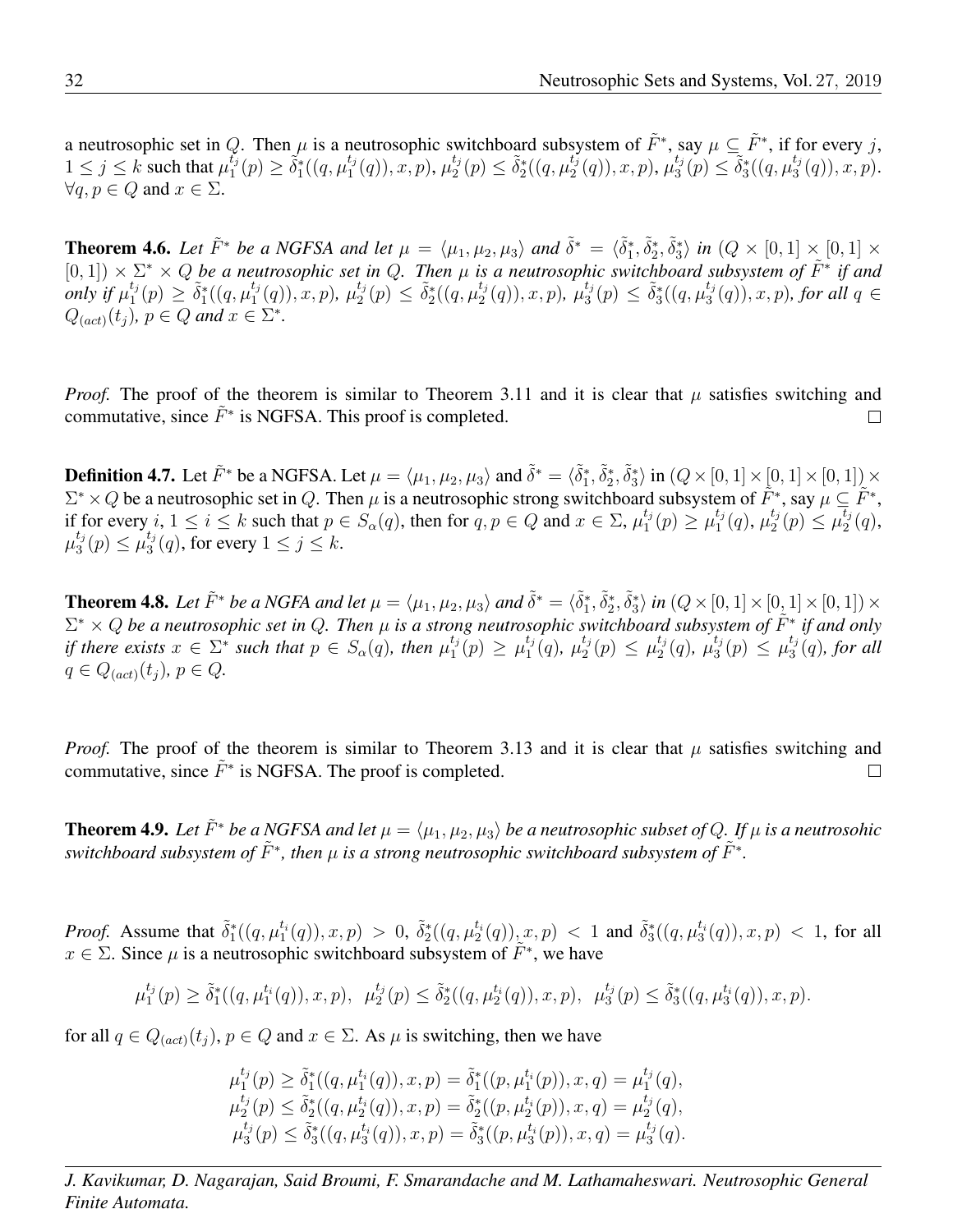As  $\mu$  is commutative, then  $x = uv$ , we have

$$
\mu_{1}^{t_{j}}(p) \geq \tilde{\delta}_{1}^{*}((q, \mu_{1}^{t_{i}}(q)), x, p) = \tilde{\delta}_{1}^{*}((q, \mu_{1}^{t_{i}}(q)), uv, p)
$$
\n
$$
= \bigvee \left\{ \tilde{\delta}_{1}^{*}((q, \mu_{1}^{t_{i}}(q)), u, r) \wedge \tilde{\delta}_{1}^{*}((r, \mu_{1}^{t_{i+1}}(r)), v, p)|r \in Q_{1(act)}(t_{i+1}) \right\}
$$
\n
$$
= \bigvee \left\{ \tilde{\delta}_{1}^{*}((r, \mu_{1}^{t_{i}}(r)), u, q) \wedge \tilde{\delta}_{1}^{*}((p, \mu_{1}^{t_{i+1}}(p)), v, r)|r \in Q_{1(act)}(t_{i+1}) \right\}
$$
\n
$$
= \tilde{\delta}_{1}^{*}((p, \mu_{1}^{t_{i+1}}(p)), v, r) \wedge \tilde{\delta}_{1}^{*}((r, \mu_{1}^{t_{i}}(r)), u, q)|r \in Q_{1(act)}(t_{i+1}) \right\}
$$
\n
$$
= \tilde{\delta}_{1}^{*}((p, \mu_{1}^{t_{i+1}}(p)), vu, q) = \tilde{\delta}_{1}^{*}((p, \mu_{1}^{t_{i+1}}(p)), uv, q) = \tilde{\delta}_{1}^{*}((p, \mu_{1}^{t_{i+1}}(p)), x, q) \geq \mu_{1}^{t_{j}}(q),
$$
\n
$$
\mu_{2}^{t_{j}}(p) \leq \tilde{\delta}_{2}^{*}((q, \mu_{2}^{t_{i}}(q)), x, p) = \tilde{\delta}_{2}^{*}((q, \mu_{2}^{t_{i}}(q)), uv, p)
$$
\n
$$
= \bigwedge \left\{ \tilde{\delta}_{2}^{*}((r, \mu_{2}^{t_{i}}(r)), u, q) \vee \tilde{\delta}_{2}^{*}((r, \mu_{2}^{t_{i+1}}(r)), v, p)|r \in Q_{1(act)}(t_{i+1}) \right\}
$$
\n
$$
= \bigwedge \left\{ \tilde{\delta}_{2}^{*}((r, \mu_{2}^{t_{i+1}}(p)), v, r) \vee
$$

Hence  $\mu$  is a strong neutrosophic switchboard subsystem of  $\tilde{F}^*$ .

**Theorem 4.10.** Let  $\tilde{F}^*$  be a NGFSA and let  $\mu = \langle \mu_1, \mu_2, \mu_3 \rangle$  be a neutrosophic subset of Q. If  $\mu$  is a strong *neutrosophic switchboard subsystem of*  $\tilde{F}^*$ , then  $\mu$  *is a neutrosophic switchboard subsystem of*  $\tilde{F}^*$ .

*Proof.* Let  $q, p \in Q$ . Since  $\mu$  is a strong neutrosophic switchboard subsystem of  $\tilde{F}^*$  and  $\mu$  is switching, we have for all  $x \in \Sigma$ , since  $\tilde{\delta}_1^*((q,\mu_1^{t_1}(q)), x, p) > 0$ ,  $\tilde{\delta}_2^*((q,\mu_2^{t_1}(q)), x, p) < 1$  and  $\tilde{\delta}_3^*((q,\mu_3^{t_1}(q)), x, p) < 1$ ,  $\forall x \in \Sigma,$  $\mu_1^{t_j}$  $l_{1}^{t_{j}}(p)\geq\mu_{1}^{t_{j}}$  $L_1^{t_j}(q) \geq \tilde{\delta}_1^*((p,\mu_1^{t_i}(p)), x, q) \geq \tilde{\delta}_1^*((q,\mu_1^{t_i}(q)), x, p),$  $\mu_2^{t_j}$  $t_j(p) \leq \mu_2^{t_j}$  $\frac{f_j}{2}(q) \leq \tilde{\delta}_2^*((p,\mu_2^{t_i}(p)), x, q) \leq \tilde{\delta}_2^*((q,\mu_2^{t_i}(q)), x, p),$  $\mu_3^{\bar t_j}$  $\tilde{t}_j(p) \leq \tilde{\mu}_3^{\tilde{t}_j}$  $\{\tilde{t}_j(\tilde{q})\leq \tilde{\delta}_3^*((p,\mu_3^{\tilde{t}_4}(\tilde{p})),x,\tilde{q})\leq \tilde{\delta}_3^*((q,\mu_3^{\tilde{t}_4}(\tilde{q})),x,\tilde{p}).\}$ It is clear that  $\mu$  is commutative. Thus  $\mu$  is a neutrosophic switchboard subsystem of  $\tilde{F}^*$ .  $\Box$ 

## 5 Conclusions

This paper attempt to develop and present a new general definition for neutrosophic finite automata. The general definition for (strong) subsystem also examined and discussed their properties. A comprehensive analysis and an appropriate methodology to manage the essential issues of output mapping in general fuzzy

$$
\qquad \qquad \Box
$$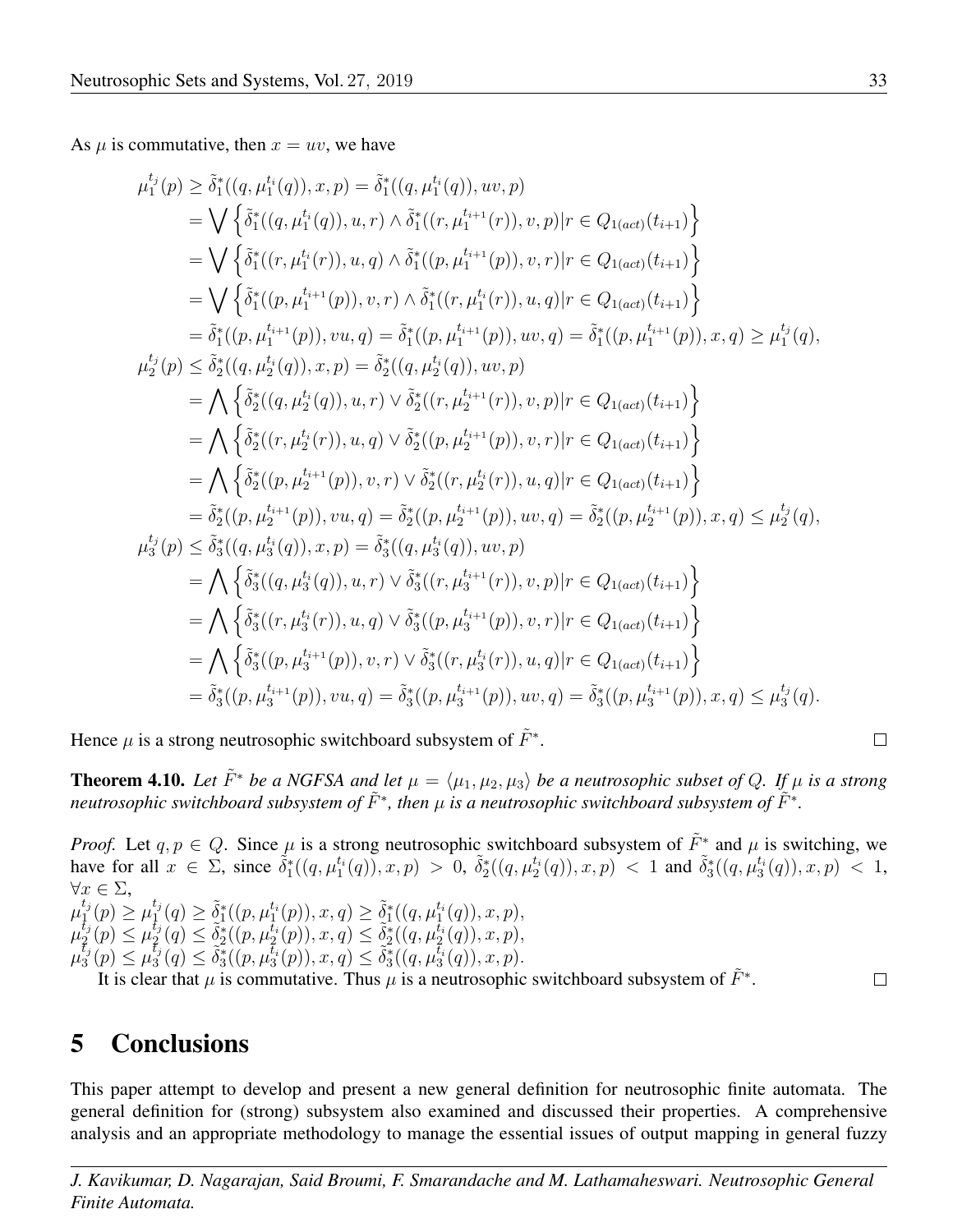automata were studied by Doostfatemen and Kremer [\[11\]](#page-17-1). Their approach is consistent with the output which is either associated with the states (Moore model) or with the transitions (Mealy model). Interval-valued fuzzy subsets have many applications in several areas. The concept of interval-valued fuzzy sets have been studied in various algebraic structures, see [\[7,](#page-17-11) [26\]](#page-18-17). On the basis [\[11\]](#page-17-1) and [\[7\]](#page-17-11), the future work will focus on general interval-valued neutrosophic finite automata with output respond to input strings.

## 6 Acknowledgments

This research work is supported by the Fundamental Research Grant Schemes (Vote No: 1562), Ministry of Higher Education, Malaysia.

## References

- <span id="page-17-5"></span>[1] M. Abdel-Basset, M.Saleh, A. Gamal, F. Smarandache. An approach of TOPSIS technique for developing supplier selection with group decision making under type-2 neutrosophic number. Applied Soft Computing, 77 (2019), 438-452. doi:10.1016/j.asoc.2019.01.035
- <span id="page-17-6"></span>[2] M. Abdel-Basset, V. Chang, A. Gamal, F. Smarandache. An integrated neutrosophic ANP and VIKOR method for achieving sustainable supplier selection: A case study in importing field. Computers in Industry, 106 (2019), 94-110. doi:10.1016/j.compind.2018.12.017
- <span id="page-17-8"></span>[3] M. Abdel-Basset, G. Manogaran, A. Gamal, F. Smarandache. A group decision making framework based on neutrosophic TOPSIS approach for smart medical device selection. Journal of Medical Systems, 43:38 (2019), 1-13. doi:10.1007/s10916- 019-1156-1
- <span id="page-17-9"></span>[4] M. Abdel-Basset, M. Mohamed. A novel and powerful framework based on neutrosophic sets to aid patients with cancer. Future Generation Computer Systems, 98 (2019), 144-153. doi:10.1016/j.future.2018.12.019
- <span id="page-17-3"></span>[5] K. Abolpour and M. M. Zahedi, L-general fuzzy automata. 2015 4th Iranian Joint Congress on Fuzzy and Intelligent Systems (CFIS), Zahedan, 2015, p 1-5. doi: 10.1109/CFIS.2015.7391673
- <span id="page-17-2"></span>[6] K. Abolpour and M.M. Zahedi. General fuzzy automata theory based on the complete residuated lattice-valued. Iranian Journal of Fuzzy Systems, 14(5)(2017), 103-121. doi: 10.22111 / IJFS.2017.3435
- <span id="page-17-11"></span>[7] M. Akram, N. Yaqoob, J. Kavikumar. Interval-valued  $(\tilde{\theta}, \tilde{\delta})$ -fuzzy KU ideals of KU-algebras. International Journal of Pure and Applied Mathematics, 92(3) (2014), 335-349. doi:10.12732/ijpam.v92i3.2
- <span id="page-17-10"></span>[8] M. Ali, L. H. Son, M. Khan, N. T. Tung. Segmentation of dental X-ray images in medical imaging using neutrosophic orthogonal matrices. Expert Systems with Applications, 91 (2018), 434-441. doi:10.1016/j.eswa.2017.09.027
- <span id="page-17-0"></span>[9] Y. Cao and Y. Ezawac. Nondeterministic fuzzy automata. Information Sciences, 191(2012), 86-97. doi: 10.1016/j.ins.2011.12.024
- <span id="page-17-7"></span>[10] I. Deli. Some operators with IVGSVTrN-numbers and their applications to multiple criteria group decision making, Neutrosophic Sets and Systems, 25 (2019), 33-53. doi: 10.5281/zenodo.2631496
- <span id="page-17-1"></span>[11] M. Doostfatemeh and S. C. Kremer. New directions in fuzzy automata. International Journal of Approximate Reasoning, 38(2005), 175-214. doi: 10.1016/j.ijar.2004.08.001
- <span id="page-17-4"></span>[12] M. Doostfatemeh and S. C. Kremer. General Fuzzy Automata, New Efficient Acceptors for Fuzzy Languages. 2006 IEEE International Conference on Fuzzy Systems, Vancouver, BC, 2006, p. 2097-2103. doi: 10.1109/FUZZY.2006.1681991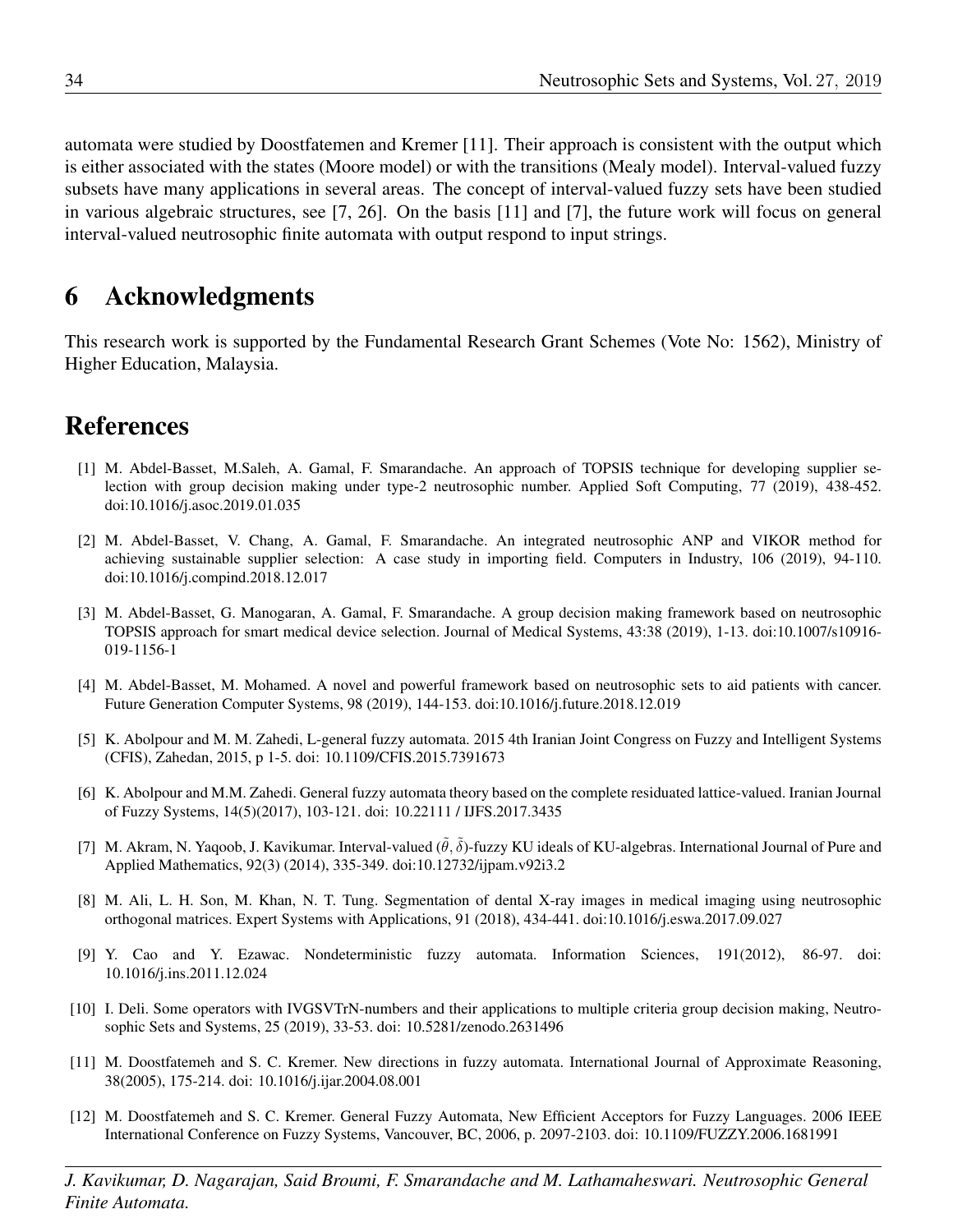- <span id="page-18-9"></span>[13] M. Horry and M. M. Zahedi. Some (fuzzy) topologies on general fuzzy automata. Iranian Journal of Fuzzy Systems, 10(2013), 73-89. doi: 10.22111/IJFS.2013.1317.
- <span id="page-18-10"></span>[14] M. Horry. Irreducibility on general fuzzy automata. Iranian Journal of Fuzzy Systems, 13(2016), 131-144. doi:10.22111/IJFS.2016.2363.
- <span id="page-18-11"></span>[15] M. Horry. Bipolar general fuzzy automata. Journal of Linear and Topological Algebra, 5(2)(2016), 83-91.
- <span id="page-18-12"></span>[16] M. Horry. Applications of a group in general fuzzy automata. Journal of Algebraic Structures and their Applications, 4(2)(2017), 57-69. doi: 10.29252/asta.4.2.57
- <span id="page-18-13"></span>[17] A. T. Jahromi, P. Karimaghaee, S. G. Haghighi, M. Doostfatemeh and M. J. Er. Intelligent selective packet discarding using general fuzzy automata. 2008 IEEE International Conference on Systems, Man and Cybernetics, Singapore, 2008, p. 3714- 3720. doi: 10.1109/ICSMC.2008.4811877
- <span id="page-18-0"></span>[18] J. Jin, Q. Li and Y. Li. Algebraic properties of L-fuzzy finite automata. Information Sciences, 234(2013), 182-202. doi: 10.1016/j.ins.2013.01.018
- <span id="page-18-14"></span>[19] Y. B. Jun, Seon Jeong Kim, Florentin Smarandache. Interval neutrosophic sets with applications in BCK/BCI-algebra. Axioms, 7(2) (2018), 23.
- <span id="page-18-1"></span>[20] Y. B. Jun. Intuitionistic fuzzy finite switchboard state machines. Journal of Applied Mathematics and Computation, 20(1- 2)(2006), 315-325. doi: 10.1007/BF02831941
- <span id="page-18-3"></span>[21] Y. B. Jun and J. Kavikumar. Bipolar fuzzy finite state machines. Bulletin of the Malaysian Mathematical Sciences Society, 34(1)(2011), 181-188.
- <span id="page-18-4"></span>[22] J. Kavikumar, A. Khamis and R. Roslan. Bipolar-valued fuzzy finite switchboard state machines. Lecture Notes in Engineering and Computer Science, 2200(1)(2012), 571-576.
- <span id="page-18-5"></span>[23] J. Kavikumar, A. Khamis and M. S. Rusiman. N-structures applied to finite state machines. IAENG International Journal of Applied Mathematics, 43(3)(2013), 233-237.
- <span id="page-18-6"></span>[24] J. Kavikumar, S. P. Tiwari, Nor Shamsidah Amir Hamzah and S. Sharan. Restricted cascade and wreath products of fuzzy finite switchboard state machines. Iranian Journal of Fuzzy Systems, 16(1)(2019), 75-88. doi: 10.22111/IJFS.2019.4485
- <span id="page-18-8"></span>[25] J. Kavikumar, S. P. Tiwari, Nur Ain Ebas and Nor Shamsidah Amir Hamzah. General fuzzy switchboard automata. New Mathematics and Natural Computation (Article in Press) doi: 10.1142S1793005719500157
- <span id="page-18-17"></span>[26] M. Kaviyarasu, K. Indhira, V.M. Chandrasekaran, J. Kavikumar. Interval-valued fuzzy subalgebra and fuzzy INK-ideal in INK-algebra. In: Madhu V., Manimaran A., Easwaramoorthy D., Kalpanapriya D., Mubashir Unnissa M. (eds) Advances in Algebra and Analysis. Trends in Mathematics. Birkhäuser, Cham, 2018, 19-25. doi:10.1007/978-3-030-01120-8<sub>-3</sub>
- <span id="page-18-2"></span>[27] L. Li and D. W. Qiu. On the state minimization of fuzzy automata. IEEE Transactions on Fuzzy System, 23(2)(2015), 434-443. doi: 10.1109/TFUZZ.2014.2315620
- <span id="page-18-15"></span>[28] K. Mohana, V.Christy, F. Smarandache. On multi-criteria decision making problem via bipolar single-valued neutrosophic settings, Neutrosophic Sets and Systems, 25 (2019), 125-135. doi: 10.5281/zenodo.2631512
- <span id="page-18-7"></span>[29] J.N. Mordeson and D.S. Malik, Fuzzy automata and languages: Theory and Applications, Chapman and Hall/CRC, London/Boca Raton, 2002.
- <span id="page-18-16"></span>[30] N.A. Nabeeh, N. A, F. Smarandache, M. Abdel-Basset, H.A. El-Ghareeb, A. Aboelfetouh. An integrated neutrosophic-TOPSIS approach and its application to personnel selection: A new trend in brain processing and analysis. IEEE Access, 7 (2019), 29734-29744.